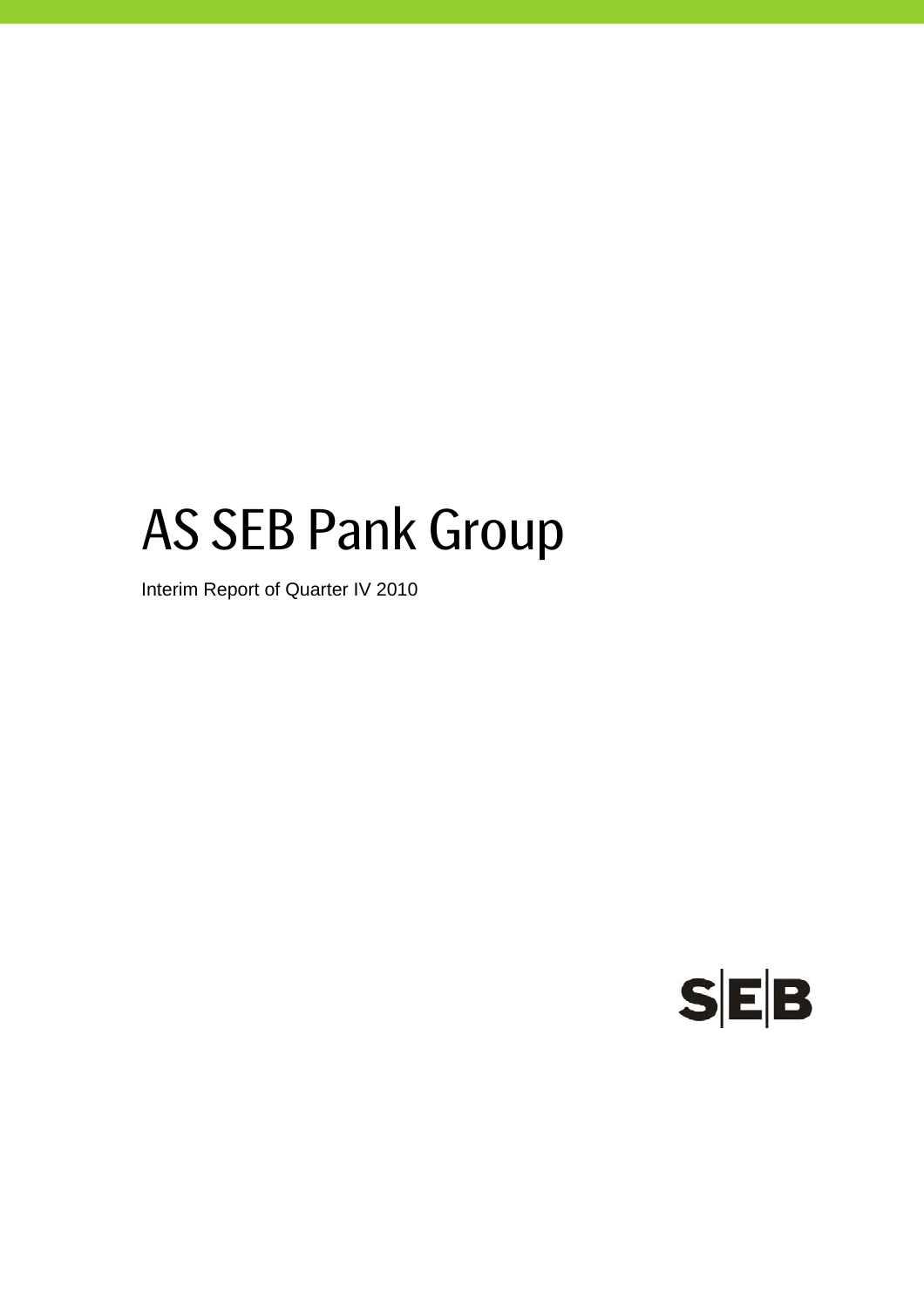### **Contents** p.

|        |                                                                                        | $\overline{2}$ |
|--------|----------------------------------------------------------------------------------------|----------------|
| ı.     |                                                                                        | 3              |
| 1.     |                                                                                        | 3              |
| 2.     |                                                                                        | 3              |
| II.    |                                                                                        | 4              |
| 1.     |                                                                                        | 4              |
| 1.1.   | Consolidated group                                                                     | 4              |
| 1.2.   | Changes in the consolidated group during the accounting period and plans for year 2011 | 5              |
| 1.3.   |                                                                                        | 5              |
| 2.     |                                                                                        | - 6            |
| 3.     |                                                                                        |                |
| 4.     |                                                                                        | 12             |
| 5.     |                                                                                        | 12             |
| Ш.     |                                                                                        | 14             |
| 1.     |                                                                                        |                |
| 2.     | Consolidated statement of comprehensive income<br>14                                   |                |
| 3.     |                                                                                        |                |
| 4.     |                                                                                        |                |
| 5.     |                                                                                        |                |
| 6.     | Contingent assets and liabilities and commitments ______________________________       | 18             |
|        |                                                                                        | 19             |
| Note 2 |                                                                                        |                |
| Note 3 |                                                                                        |                |
| Note 4 |                                                                                        |                |
| Note 5 |                                                                                        |                |
|        |                                                                                        | 21             |
|        | Note 7 Allowances on loans and advances                                                | 21             |
|        |                                                                                        |                |
|        | Note 9 Geographic concentration of financial assets and liabilities<br>22              |                |
|        | Note 10 Concentration of financial assets and liabilities by industry sector<br>23     |                |
|        |                                                                                        |                |
|        |                                                                                        | 26             |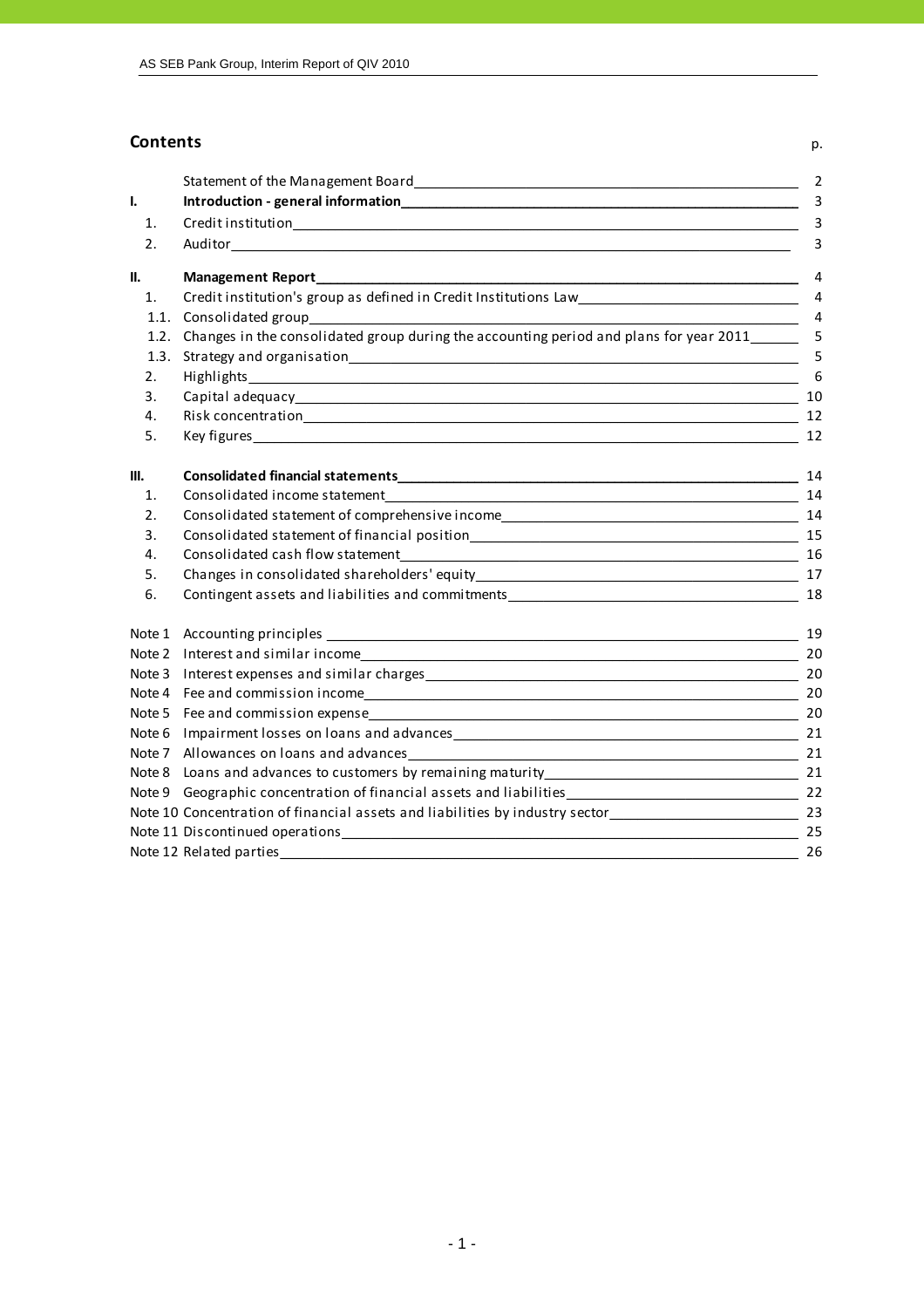### **Statement of the Management Board**

Interim Report of Quarter IV 2010 consists of the following parts and reports: Introduction – general information Management Report Consolidated Financial Statements Notes

The financial and other additional information published in the Interim Report of Quarter IV 2010 is true and complete. Consolidated financial statements give a true and fair view of the actual financial position, results of operations and cash flows of the Group.

Consolidated financial statements have been compiled in accordance with the International Accounting Standard IAS 34 "Interim financial reporting" and in conformity with the requirements of Eesti Pank for publishing information. AS SEB Pank and subsidiaries of the consolidated group are assumed to be going concern.

Consolidated financial statements for the Quarter IV 2010 are not audited.

Riho Unt Chairman of the Management Board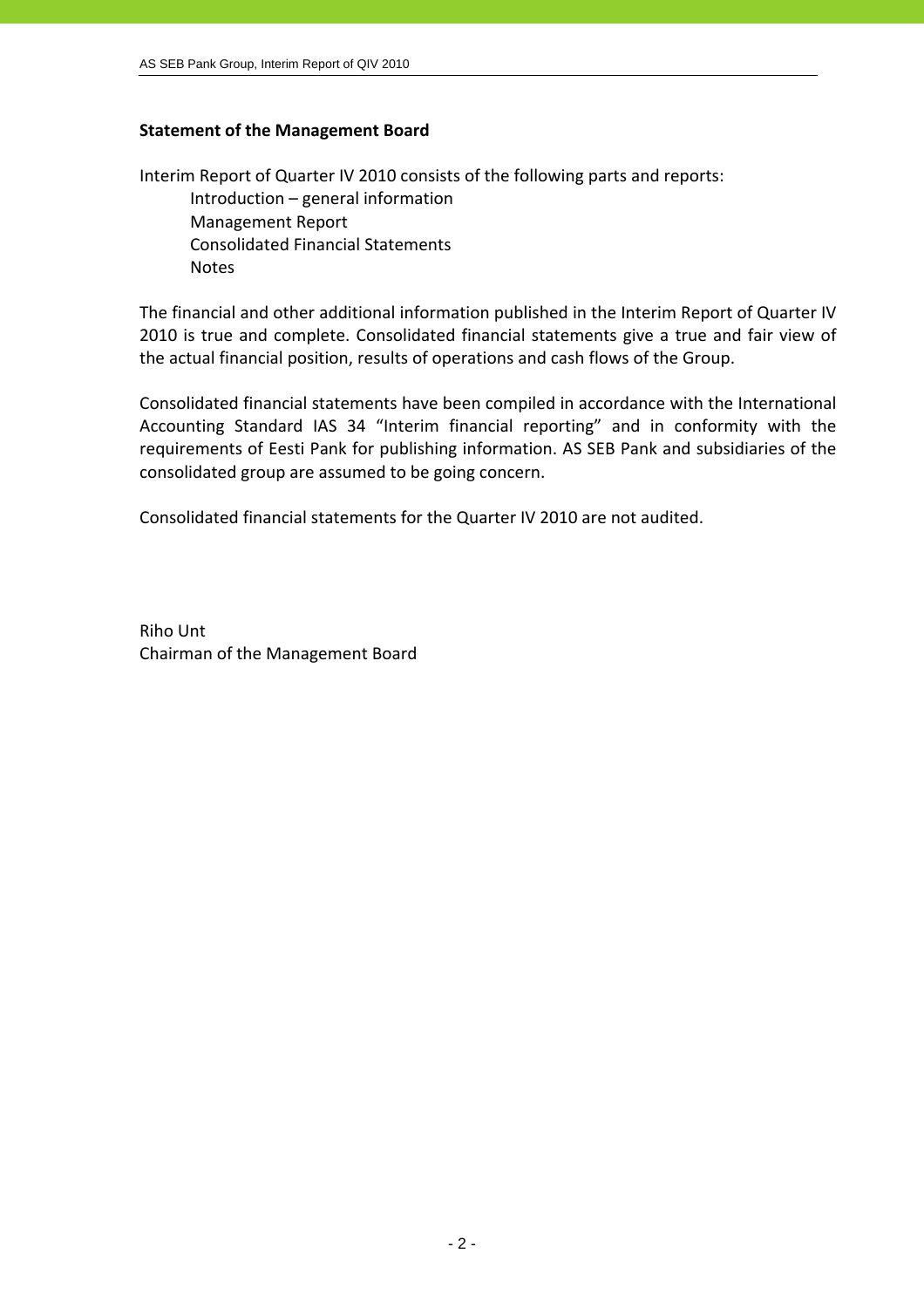### **I. Introduction ‐ general information**

### **1. Credit institution**

Company name AS SEB Pank Registry date 08.12.1995 Phone +372 6 655 100 Fax  $+3726655102$ SWIFT EEUHEE2X e-mail info@seb.ee

Address Tornimäe Str. 2, Tallinn 15010, Estonia Registered in The Republic of Estonia Registry code 10004252 (Estonian Commercial Register) Internet homepage http://www.seb.ee

### **2. Auditor**

Reporting date 31.12.2010

Audit company **AS PricewaterhouseCoopers** Registry code 10142876 (Estonian Commercial Register) Address Pärnu Str. 15, 10141 Tallinn, Estonia

Reporting period 01.01.2010 - 31.12.2010 Reporting currency Estonian kroon (EEK), millions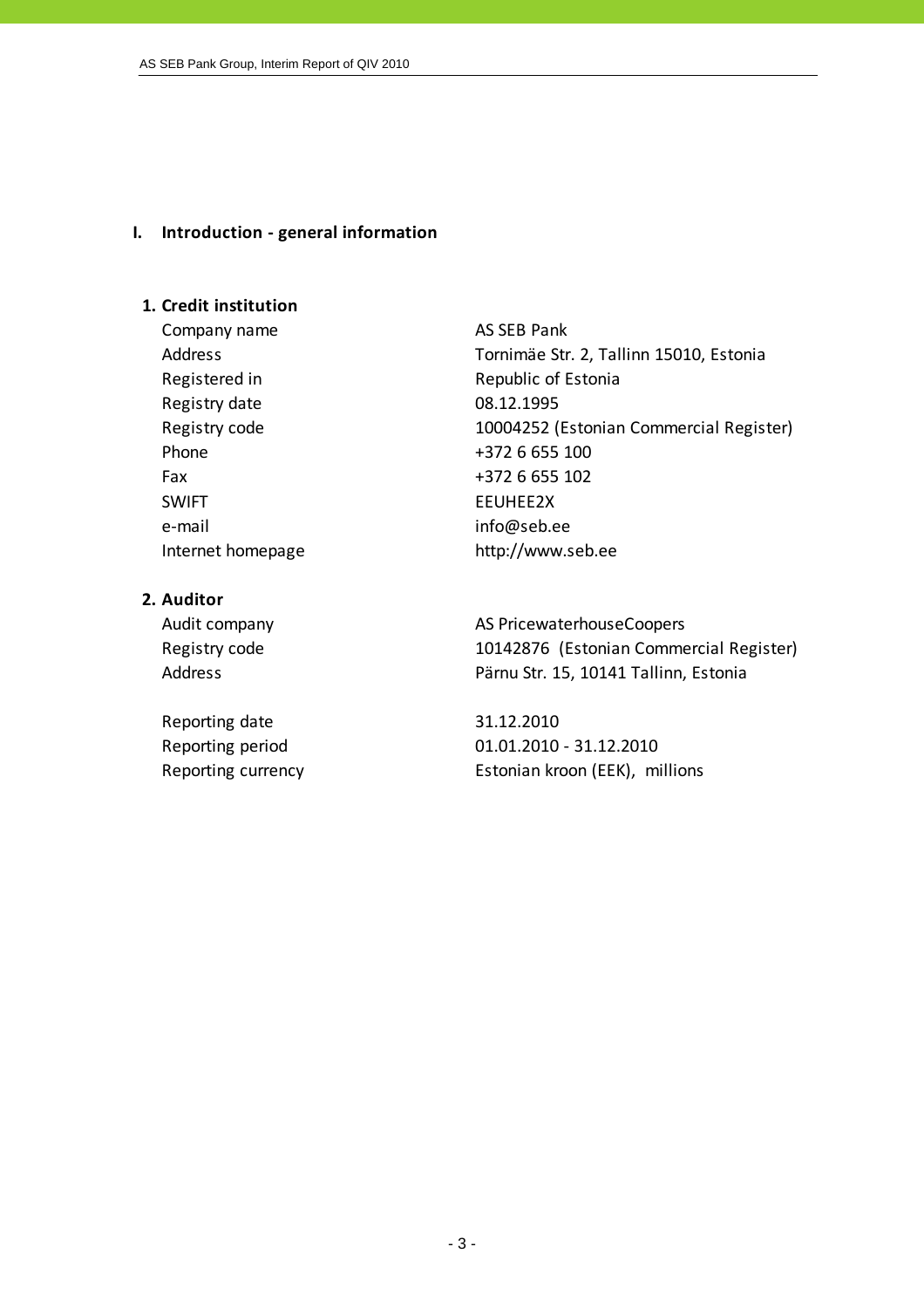### **II. Management Report**

### **1. Credit institution's group as defined in Credit Institutions Law**

### **1.1. Consolidated group**

|                              |                  |           |                          |                             | 31.12.10          |                                                |
|------------------------------|------------------|-----------|--------------------------|-----------------------------|-------------------|------------------------------------------------|
| Company name                 | Registry<br>code | Reg. date | <b>Address</b>           | <b>Activity</b>             | Holding***<br>(%) | At an<br>acqui-<br>sition<br>cost (EEK<br>mio) |
| AS SEB Liising               | 10281767         | 03.10.97  | Tallinn, Tornimäe 2      | Leasing                     | 100.0%            | 23.4                                           |
| AS SEB Kindlustusmaakler*    | 10723587         | 16.01.01  | Tallinn. Tornimäe 2      | Insurance brokerage         | 100.0%            | $\overline{a}$                                 |
| AS Rentacar*                 | 10303546         | 20.10.97  | Haapsalu, Karja 27       | Leasing                     | 100.0%            |                                                |
| AS SEB Varahaldus            | 10035169         | 22.05.96  | Tallinn, Tornimäe 2      | Asset management            | 100.0%            | 42.5                                           |
| AS Bangalo                   | 10088272         | 18.10.96  | Tallinn, Tornimäe 2      | Rental of computers         | 100.0%            | 5.0                                            |
| AS SEB Enskilda              | 11354037         | 16.02.07  | Tallinn, Tornimäe 2      | Financial consulting        | 100.0%            | 11.5                                           |
| AS Sertifits eerimiskeskus** | 10747013         | 27.03.01  | Tallinn, Pärnu mnt 12    | Data communication services | 25.0%             | 15.1                                           |
| OÜ TietoEnator Support **    | 11065244         | 30.08.04  | Tallinn, Roosikrantsi 11 | IT consulting, programming  | 20.0%             | 0.6                                            |
|                              |                  |           |                          |                             |                   | 98.1                                           |

All enterprises are registered in Estonian Commercial Register.

Parent company of the Group is AS SEB Pank, its activity is banking (information on page 3).

\* Consolidated subsidiaries of AS SEB Liising

\*\* Associates

\*\*\* For all investments the percentage of holding equals to both, the holding from the number of shares as well as from the number of votes.

The "consolidated group" in the meaning of Credit Institutions Law in Estonia and the "Group" for IFRS consolidation purposes are identical.

Non‐profit association SEB Heategevusfond is an association, not belonging to the consolidation group, registered on 06.01.2006. The founders of the association are AS SEB Pank and AS SEB Elu‐ ja Pensionikindlustus. The association is aimed at raising and distributing funds for charitable cause to organisations, dealing with children, who have been deprived of parental care. Upon dissolution of the association, the assets remaining after satisfaction of the claims of creditors shall be transferred to a non‐profit association or foundation with similar objectives, entered to the list of associations subject to income tax incentive of the Government of the Republic, or a legal person in public law, state or local government.

Non‐profit association Spordiklubi United is an association, not belonging to the consolidation group, which started activitiy from September 2008. The association is founded by AS SEB Pank. The association is aimed at organising on hobby and competition level sport events and organising promotions for advertising of own and supporter´s activities. Upon dissolution of the association, the assets shall be transferred to a non‐profit association, foundation or other persons filling the objectives by articles in public interests.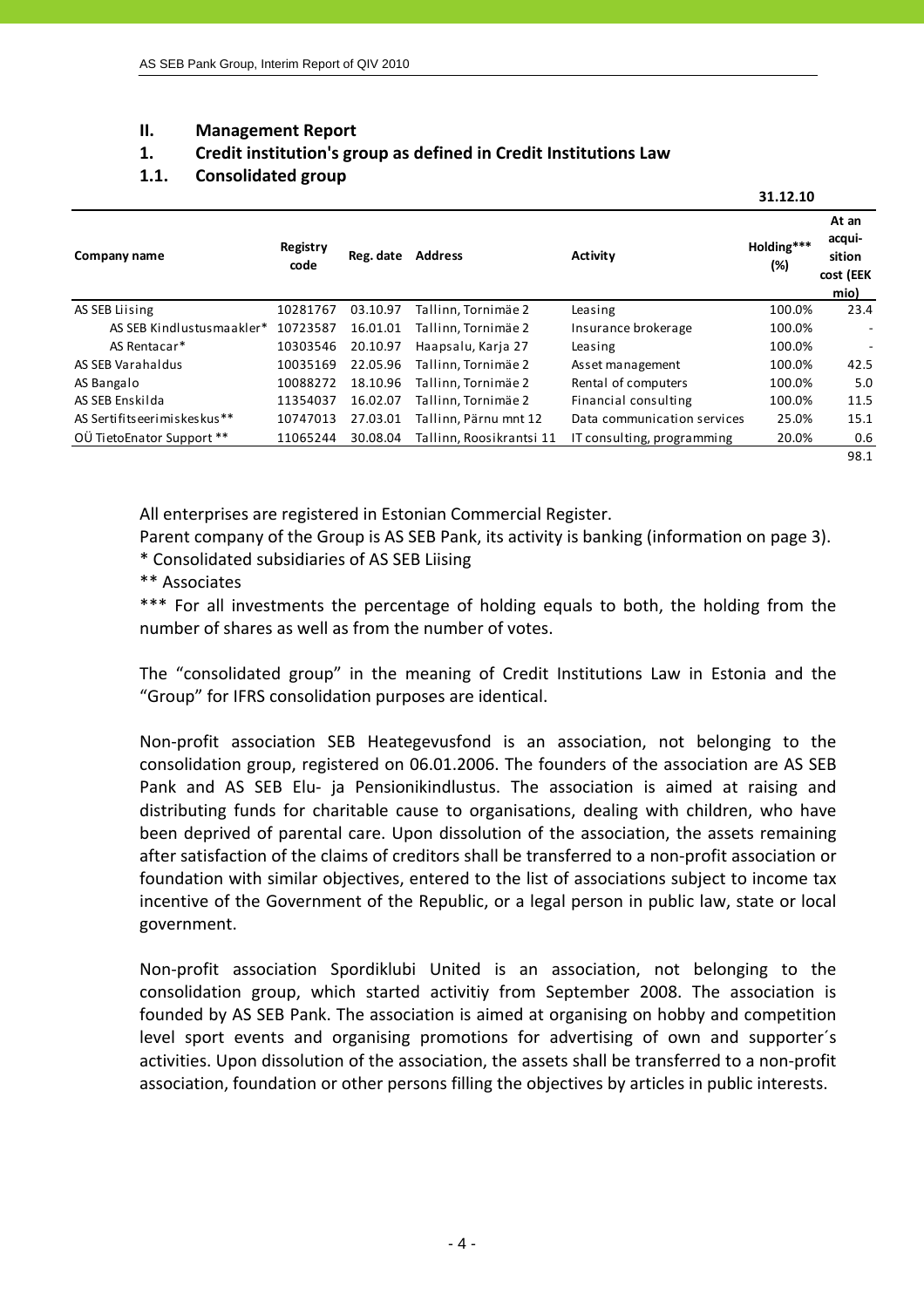### **1.2. Changes in the consolidated group during the accounting period and plans for year 2011**

On January 28, 2010 100% shares in AS SEB Elu‐ ja Pensionikindlustus were sold according to the Management Board resolution from December 2009. Purchaser was SEB Trygg Liv Holding AB, a company, which belongs to the Skandinaviska Enskilda Banken AB (publ) Group (SEB Group).

On February 26, 2010 100% ownership in OÜ Estectus was sold according to the Management Board resolution from December 2009. Purchaser was Warehold B.V., a company, which is located in Holland (later renamed to Baltectus B.V.) and belongs to the SEB Group.

On June 17, 2010 an associate company SEB IT Partner Estonia OÜ was liquidated (35% of the shares held by AS SEB Pank).

No such events or trends have occurred by the time of publishing the report, which would affect the strategy of the group in 2011.

### **1.3. Strategy and organisation**

SEB Pank Group, a member of SEB Group, is an Estonian financial group that serves private individuals, companies and the public sector. The bank is a universal bank that offers its customers a wide range of financial services.

SEB was founded in 1856 and is now one of Northern Europe's leading financial Groups for corporate customers, institutions and private individuals with 600 branch offices in Sweden, Germany, the Baltic States, Poland, Russia and Ukraine. SEB Group customers include around 2,500 large companies and institutions, 400,000 small and medium‐sized companies as well as 5 million private individuals.

SEB Pank Group brings the vision of the SEB Group, which is to be the leading bank in Northern Europe based on entrepreneurship, an international presence and long‐term relationships, to life in Estonia. We promise our customers a rewarding relationship and keep this promise by always taking an innovative approach.

AS SEB Pank is a leading universal bank in Estonia. We are leading within a number of areas including cash management, asset management and life insurance. AS SEB Pank acts as a Centre of Excellence within the SEB Group for Asset Management activities concerning Eastern Europe.

More than 813,500 customers of SEB Pank Group are served by 1,322 employees. The customers are served through many different channels such as 47 branch offices, 284 on‐ line post offices, 348 ATMs, 6,133 POS‐terminals. There are more than 504,700 debit and credit cards in use. In addition, over 74% of our customers use our SEB Internet Bank and SEB Internet Bank for Business services.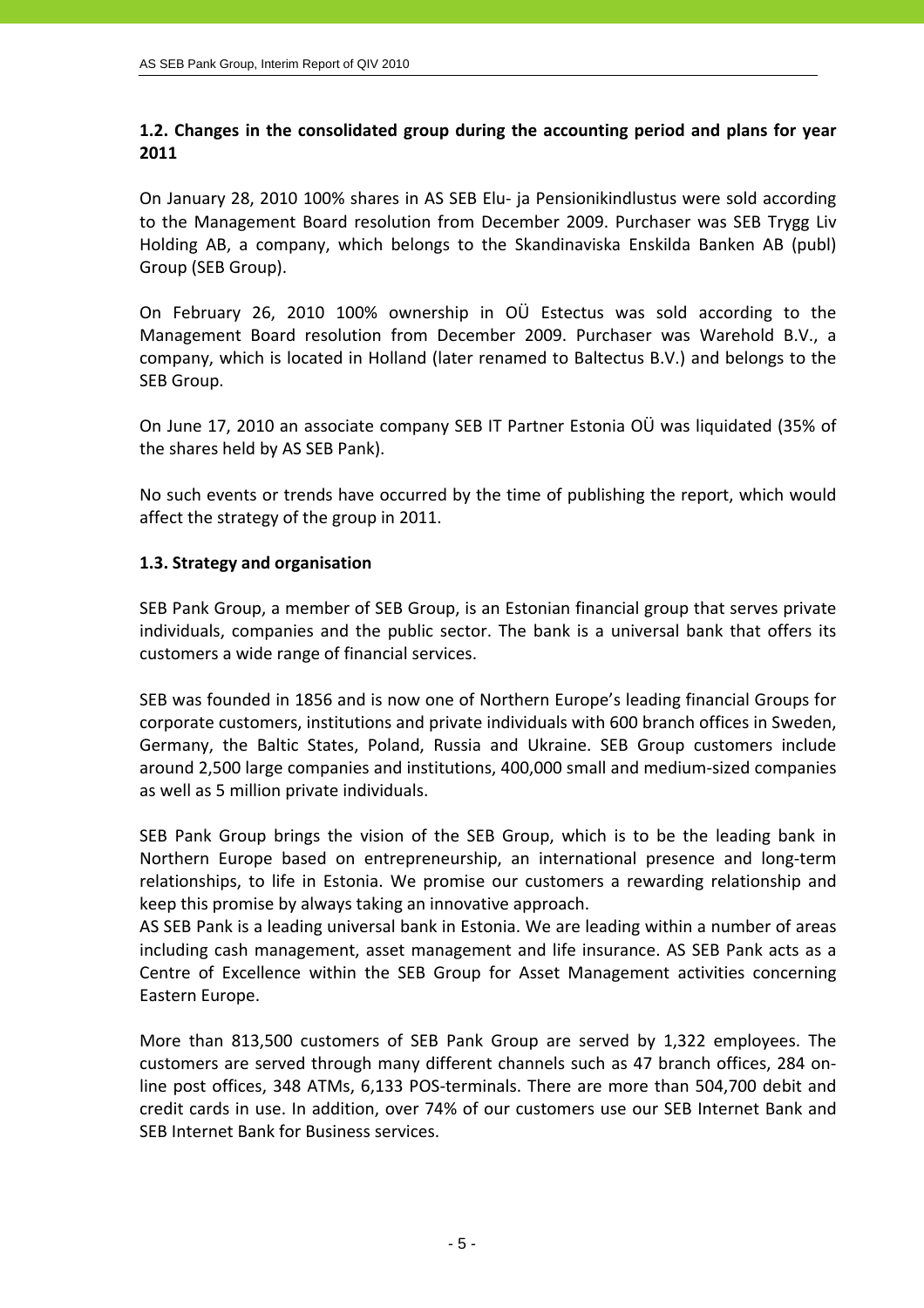Customer surveys during 2010 showed that SEB Pank Group is a leading bank when it comes to client satisfaction. This is a key strength of our group, a strength that we are determined to maintain.

AS SEB Pank is 100% owned by Skandinaviska Enskilda Banken AB (publ) – parent company, which belongs to a financial group with a remarkable history of business. We receive a lot of support from our parent company and SEB group companies in providing our customers with even better services. In many product/service areas our owner is the strongest bank in the Nordic arena – expertise that we can draw on to serve our customers. In addition, we receive strong support in controlling and managing our risks – something that is especially important given changed economic environment in Estonia but also in our region.

### **2. Highlights**

### Efficiency and development

Adaption of the euro was the biggest project in the history of Estonian banking and SEB played leading role in the banking sector in order to ensure shift to euro. Conversion of the SEB's banking system to the euro was completed successfully. All processes in SEB were transferred to the new currency and our customers were well kept.

Prior the euro adoption SEB opened next-generation internet bank and homepage. In new internet Bank SEB clients have a personal chief financial officer –Financial Planner that helps keep an eye on everyday money matters. The upgrade of the e‐channels will continue in the euro era as well – a new mobile bank is expected in early 2011, and a new Internet bank for business customers in early 2012.

Baltic units of Swedbank, SEB, Nordea Bank and Danske Bank (Sampo Bank) commenced a cooperation project in 2010 with the aim of analysing the possibility and expediency of the creation of a common ATM network covering the entire Baltic region. The first stage of the project involves preparatory work and analysis project with the aim of investigating the commercial and technological possibility of the common ATM network. The four banks have a total of 936 ATMs in Estonia, 604 in Latvia, and 868 in Lithuania.

Nord Pool Spot, the largest physical power market in the world, selected SEB as its settlement bank in Estonia. All companies trading in power market will do it through SEB.

SEB and Eesti Post have extended their partnership agreement for the operation of Post Banks in post offices all over Estonia until 31 January 2013. There are more than 350 post offices in the country providing the SEB bank services under the Post Bank trademark, the majority of which are located in rural areas. With the Post Banks, SEB's services are offered in almost 400 branches and offices around Estonia.

SEB Enskilda, the leading investment bank in the Nordic countries, expanded its Baltic equity product competence in 2010 by building up special stocks team.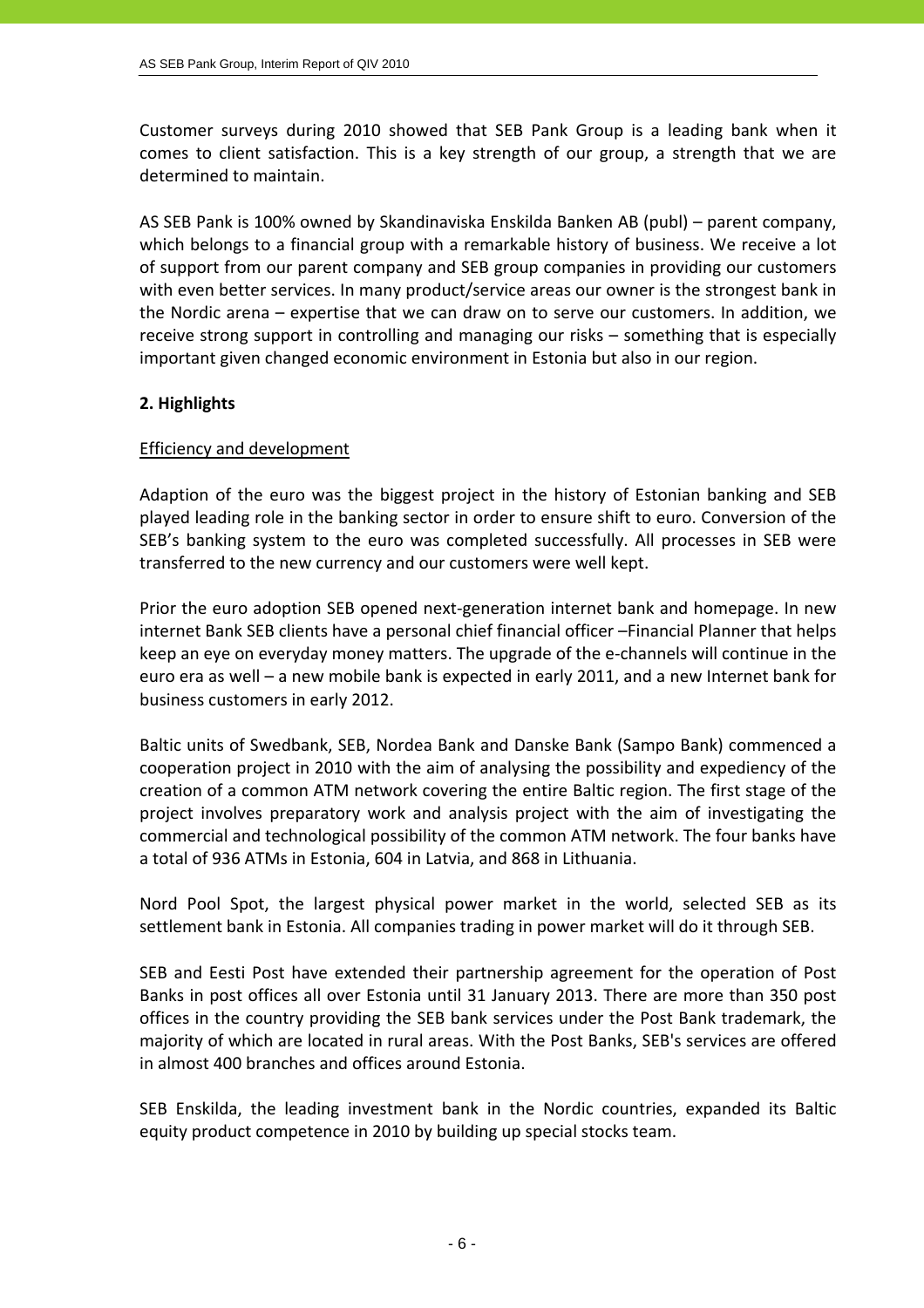### **Organisation**

Riho Unt was named the chairman of the Management Board of AS SEB Pank on 31 May 2010. Unt has been working with the SEB organisation for almost ten years. He joined the company in 2001 when he took up a position in the e‐Technology and Operations Division. In 2004 he was promoted to deputy manager of the bank's Tallinn office, and then in 2006 to the position of director of the Retail Banking Division. He has been a member of the Management Board of the bank since the end of 2007, responsible for the retail banking area. Since January 2010 he has been fulfilling the duties of the board's chairman.

Riho Unt was named the chairman of the Estonian Banking Association. Unt will lead Estonian Banking Association until 2012.

Eerika Vaikmäe‐Koit was named the member of the Management Board responsible for the retail banking area in September. The Retail Banking and Technology area is the biggest business unit within SEB, employing more than half of the bank's staff and accounting for almost half of the bank's volume of business. It serves around 500,000 active private clients and 34,000 small and medium‐sized companies and is responsible for the development of the bank's product portfolio as a whole.

Eerika Vaikmäe‐Koit has served in a variety of positions in both business and support functions in SEB since 1996. Between 2001 and 2005 she was the Deputy Manager of the Retail Banking Division, and from 2005 to 2008 she led a number of cross-border projects within the SEB Group. In 2008 she took up the post of Head of Support Units, overseeing personnel, legal, marketing and communication functions.

AS SEB Pank sold all owneship of its subsidiary company OÜ Estectus to SEB Group real estate company Baltectus B.V. in 2010.

AS SEB Pank sold all shares of its subsidiary company AS SEB Elu‐ ja Pensionikindlustus to the SEB Group's life insurance company SEB Trygg Liv Holding AB in 2010.

### Customer relations and customer satisfaction

The brand survey conducted by TNS Emor at the beginning of 2010 showed that SEB is the most likeable brand in the financial sector in Estonia. This is an important change as the popularity rating has always been closely tied to the size of the market share in the past.

AS SEB Pank was recognized to be the Most Attractive Employer in the financial sector in 2010 in Estonia. Also students recognized SEB as the Most Attractive Employer among financial sector in 2010 in Estonia.

AS SEB Pank improved its position in companies' awareness and image survey. In 2009 SEB was in position nr 11‐13, in 2010 nr 7.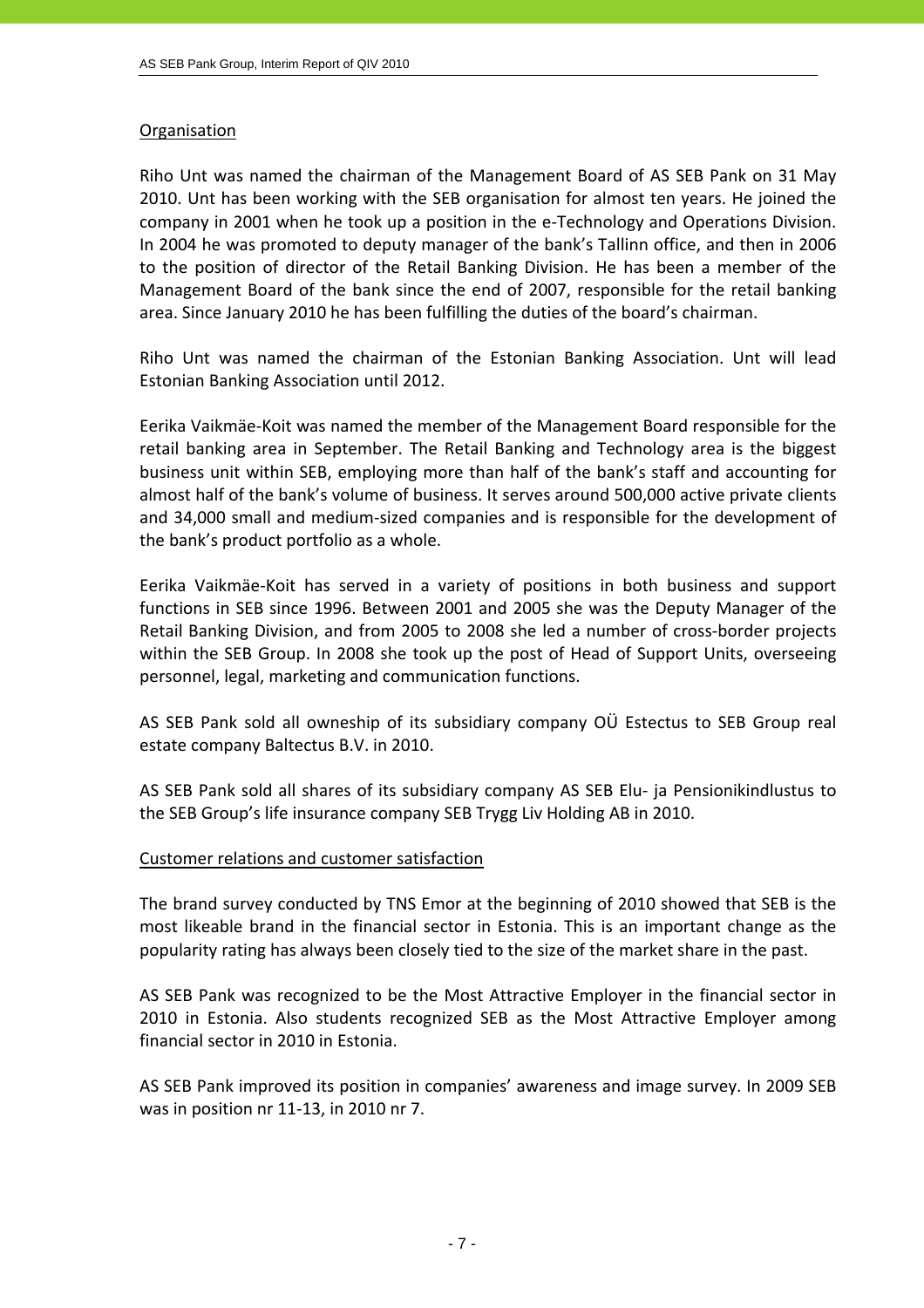A survey conducted by TNS Emor entitled "Estonia's most customer‐friendly large companies" has seen SEB voted the most customer‐friendly company in the Estonian financial sector. In the overall ranking of the 29 companies included in the survey, SEB was placed second.

The international market research company EPSI Baltic study on the banking sector showed that SEB customers are at the top of the overall customer satisfaction index in Estonia. SEB's result – over 80 points – is significantly higher than the average for Estonia and Europe. From private customers, SEB garnered the highest score in the product and service quality category (84‐85 points), but SEB's results in other fields also outstripped the bank's competitors.

SEB was the highest ranked company overall in the TNS Emor service quality study covering service companies from all sectors in Estonia, with a clear lead.

### Social responsibility and sponsorship

SEB became the first bank and the first major corporation in Estonia to cover its energy needs using green energy. SEB is now purchasing over 75 per cent of its power from renewable sources of energy. A number of the bank's buildings, such as the Tornimäe headquarters, have made a complete transition to green energy. The green energy SEB purchases are produced from 100 per cent renewable sources, primarily wind and water.

We are proud to be the biggest supporter of sports in Estonia. More than 40,000 people participate in the recreational sports events sponsored by SEB and this number is growing constantly. There are more than ten big scale sport events that we are supporting. Biggest events are:

• Tartu Marathon, the biggest cross‐country ski marathon in Estonia. More than 6,500 skiers took part in the top skiing event of the winter in February 2010 and more than 6 million people watched the marathon on TV internationally.

• SEB Tallinn Marathon, the biggest running event in Baltics. More than 10,500 runners took part in the event in September 2010.

The SEB Charity Fund helps to create better and equal opportunities for children who have lost their parents. In 2010 the MTÜ SEB Heategevusfond (Charity Fund) conducted several campaigns to raise money to support children without parental care. Since the foundation of the fund in 2006 almost 1 million euro has been raised in support of children's shelters and safe houses all over Estonia. Our aim is to provide children who have no parental care with more equal opportunities, allowing them to feel that they are on the same level as peers raised in conventional families, to be active and to broaden their horizons. AS SEB Pank provides the fund with 128 thousand euros in support every year. To date over 6,400 bank customers have joined us in our efforts and are making donations on a regular basis.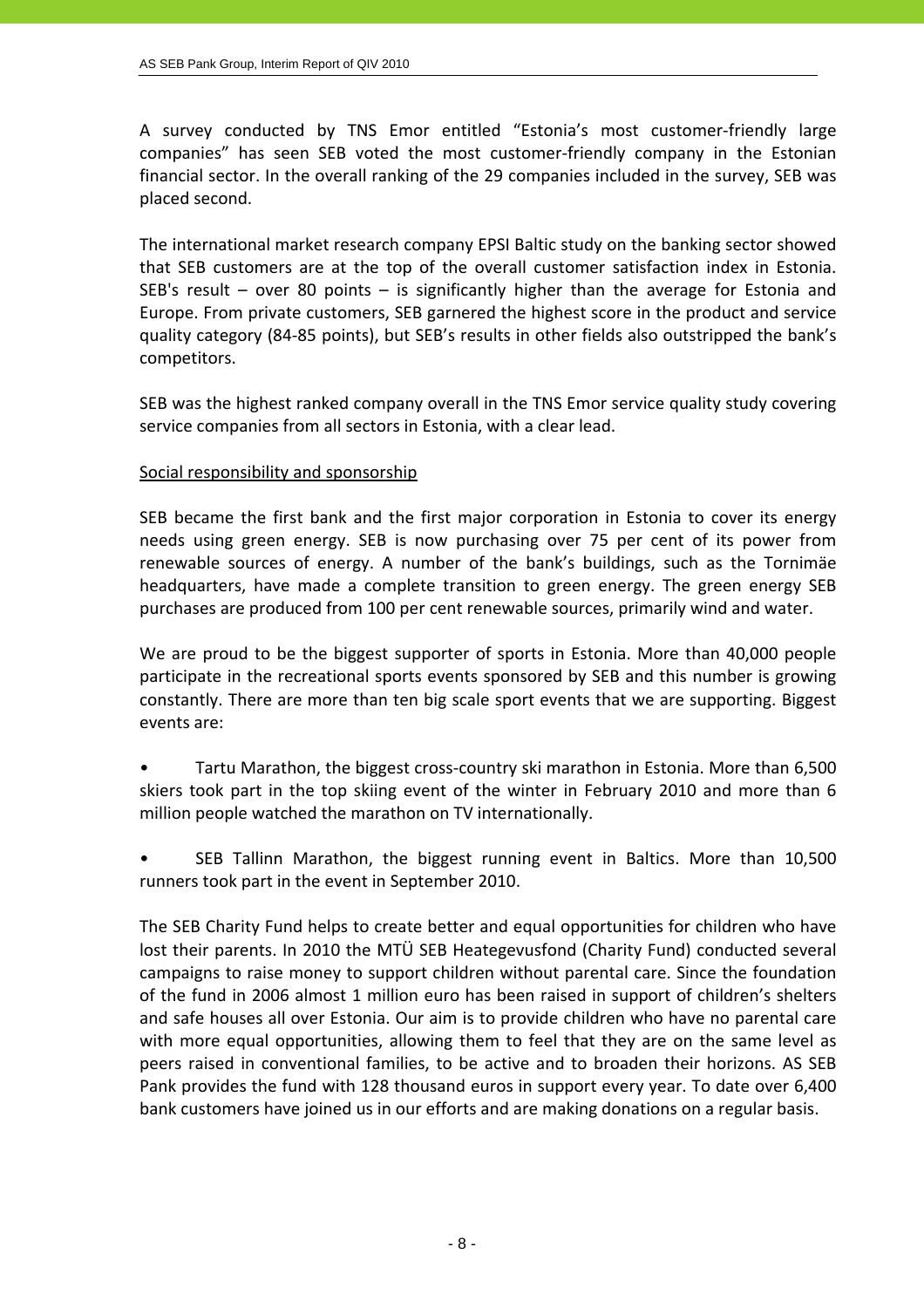SEB supports Estonia's leading business plan competition 'Ajujaht', which is designed to contribute to the creation of new knowledge‐based companies and to boost the business skills of students and young scientists.

SEB is a gold sponsor of the Estonian National Opera. The cooperation between SEB and the Estonian National Opera began in 2003 when SEB became the theatre's gold sponsor. The Estonia Theatre and SEB regularly offer people the chance to enjoy the performances of the Estonia Theatre at discounted prices and use of a special theatre bus to travel to Tallinn and back home.

SEB has several co-operation projects with major Estonian universities: Tartu University and Tallinn University of Technology.

In September the 46‐metre brigantine Tre Kronor was visiting Tallinn. The SEB‐sponsored voyage of the Tre Kronor was used to raise environmental awareness, and in particular the SEB Group's commitment to a cleaner Baltic Sea and the good of future generations. The Tre Kronor embarked on its trip in Stockholm on 1 September and visited five ports in all three Baltic States: Klaipeda, Liepaja, Riga, Pärnu and Tallinn.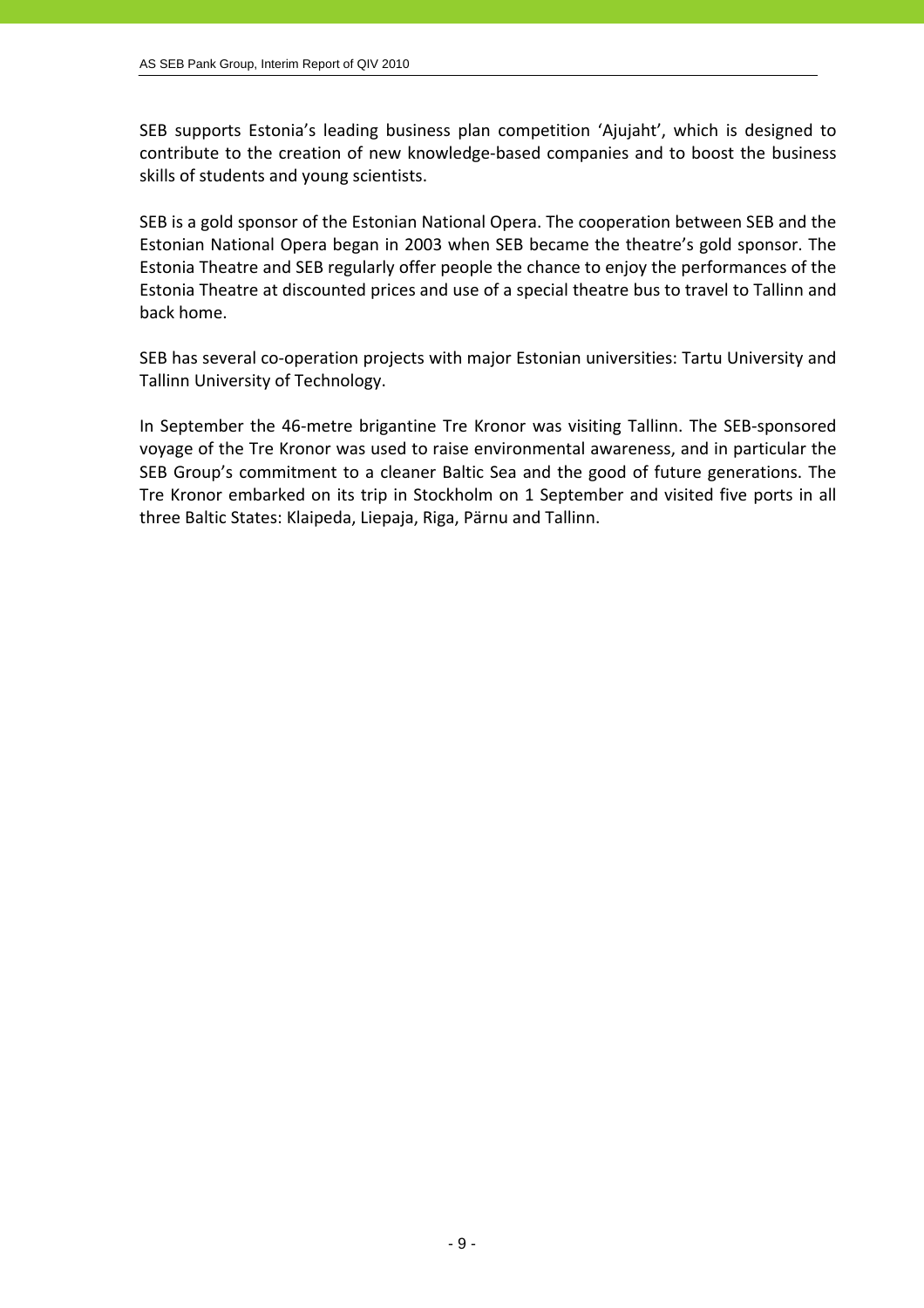### **3. Capital adequacy**

(millions of EEK)

| <b>CAPITAL BASE</b>                                                                                        | 31.12.10 | 31.12.09   |
|------------------------------------------------------------------------------------------------------------|----------|------------|
| Paid-in share capital                                                                                      | 665.6    | 665.6      |
| Premium                                                                                                    | 1,346.6  | 1,346.6    |
| General banking reserves                                                                                   | 306.0    | 306.0      |
| Retained earnings                                                                                          | 5,138.8  | 6,428.2    |
| Unrealised profit for previous periods on shares of subsidiaries and associated                            |          |            |
| companies (negative)                                                                                       | $-0.8$   | $-3.8$     |
| Intangibles                                                                                                | $-8.0$   | $-9.6$     |
| Loss for the period (group without life insurance)                                                         | 0.0      | $-1,427.1$ |
| Audited profit for the period (group without life insurance)                                               | 0.0      | 0.0        |
| Total primary own funds                                                                                    | 7,448.2  | 7,305.9    |
| Subordinated debt                                                                                          | 1,830.7  | 2,613.0    |
| Available for sale financial instruments                                                                   | 2.6      | 2.9        |
| Unrealised part of profit on shares of subsidiaries and associated companies                               | 0.4      | 1.7        |
| Allowances and adjustments exceeding expected loss                                                         | 181.7    | 231.2      |
| Total supplementary own funds                                                                              | 2,015.4  | 2,848.8    |
| Majority holding in insurers                                                                               | 0.0      | 30.0       |
| Total deductions                                                                                           | 0.0      | 30.0       |
| Primary own funds after deductions                                                                         | 7,448.2  | 7,290.9    |
| Supplementary own funds included in calculation of capital adequacy                                        | 2,015.4  | 2,833.8    |
| Own funds included in calculation of capital adequacy                                                      | 9,463.6  | 10,124.7   |
|                                                                                                            |          |            |
| <b>CAPITAL REQUIREMENTS</b>                                                                                | 31.12.10 | 31.12.09   |
| Municipalities and regions with standardised approach                                                      | 85.1     | 92.0       |
| State agencies, non-profit institutions and associations with standardised approach                        | 1.8      | 2.1        |
| Retail claims with standardised approach                                                                   | 220.5    | 223.7      |
| Overdue claims with standardised approach                                                                  | 20.5     | 19.7       |
| Shares of investment funds with standardised approach                                                      | 6.9      | 6.1        |
| Other assets with standardised approach                                                                    | 49.8     | 52.6       |
| Credit institutions, investment firms and municipalities with IRB                                          | 76.4     | 35.5       |
| Other companies with IRB                                                                                   | 2,209.9  | 3,058.1    |
| Retail claims with IRB                                                                                     | 742.2    | 760.3      |
| Total capital requirements for covering the credit risk and counterparty credit risk                       | 3,413.1  | 4,250.1    |
| Capital requirement for covering interest position risk                                                    | 19.5     | 28.9       |
| Capital requirement for covering equity position risk                                                      | 0.4      | 0.5        |
| Capital requirement for covering the trading portfolio settlement risk                                     | 0.0      | 0.0        |
|                                                                                                            |          |            |
| Capital requirement for covering AMA of operational risk                                                   | 131.4    | 95.5       |
| Capital requirements total                                                                                 | 3,564.4  | 4,375.0    |
| Transition period floor of own funds if using IRB<br>Capital requirements for calculating capital adequacy | 4,694.7  | 5,036.1    |

Basel II calculations for 2009 are made for Group without AS SEB Elu- ja Pensionikindlustus (life insurance), holding in insurer is deducted from assets and own funds.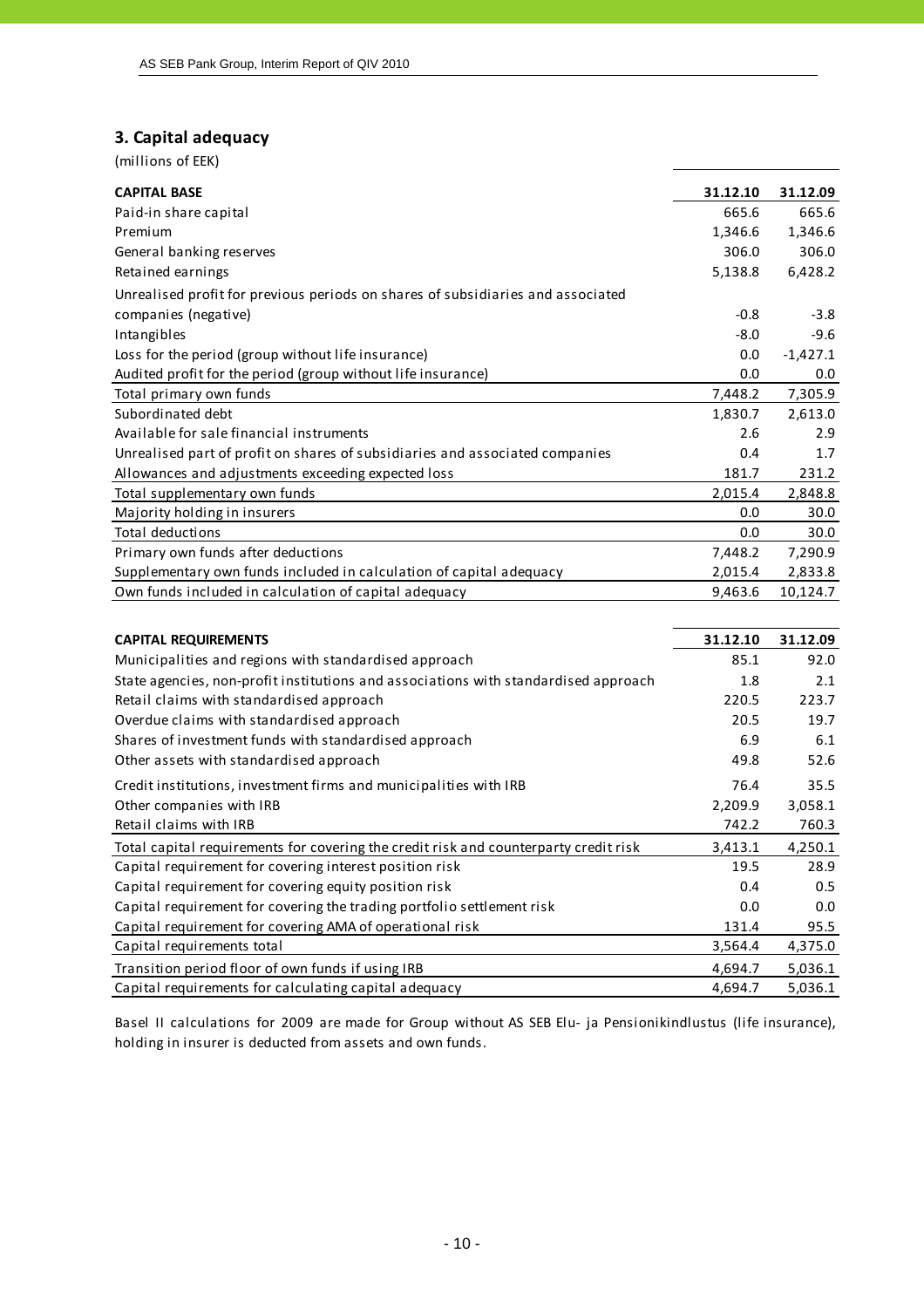### **CAPITAL RATIOS**

Tier 1 Capital Ratio, % 15.87 14.48 Tier 2 Capital Ratio, % 4.29 5.62

### **MEMBERS OF CONSOLIDATION GROUP, INCLUDED TO CAPITAL ADEQUACY CALCULATION**

AS SEB Pank AS SEB Liising Group AS SEB Varahaldus AS Bangalo AS SEB Enskilda OÜ Estectus (no more in consolidation group from February 2010)

## **31.12.10 31.12.09** Capital adequacy, % 20.16 20.10

### **MEMBERS OF CONSOLIDATION GROUP, NOT INCLUDED TO CAPITAL ADEQUACY CALCULATION**

AS SEB Elu‐ ja Pensionikindlustus (no more in consolidation group from January 2010)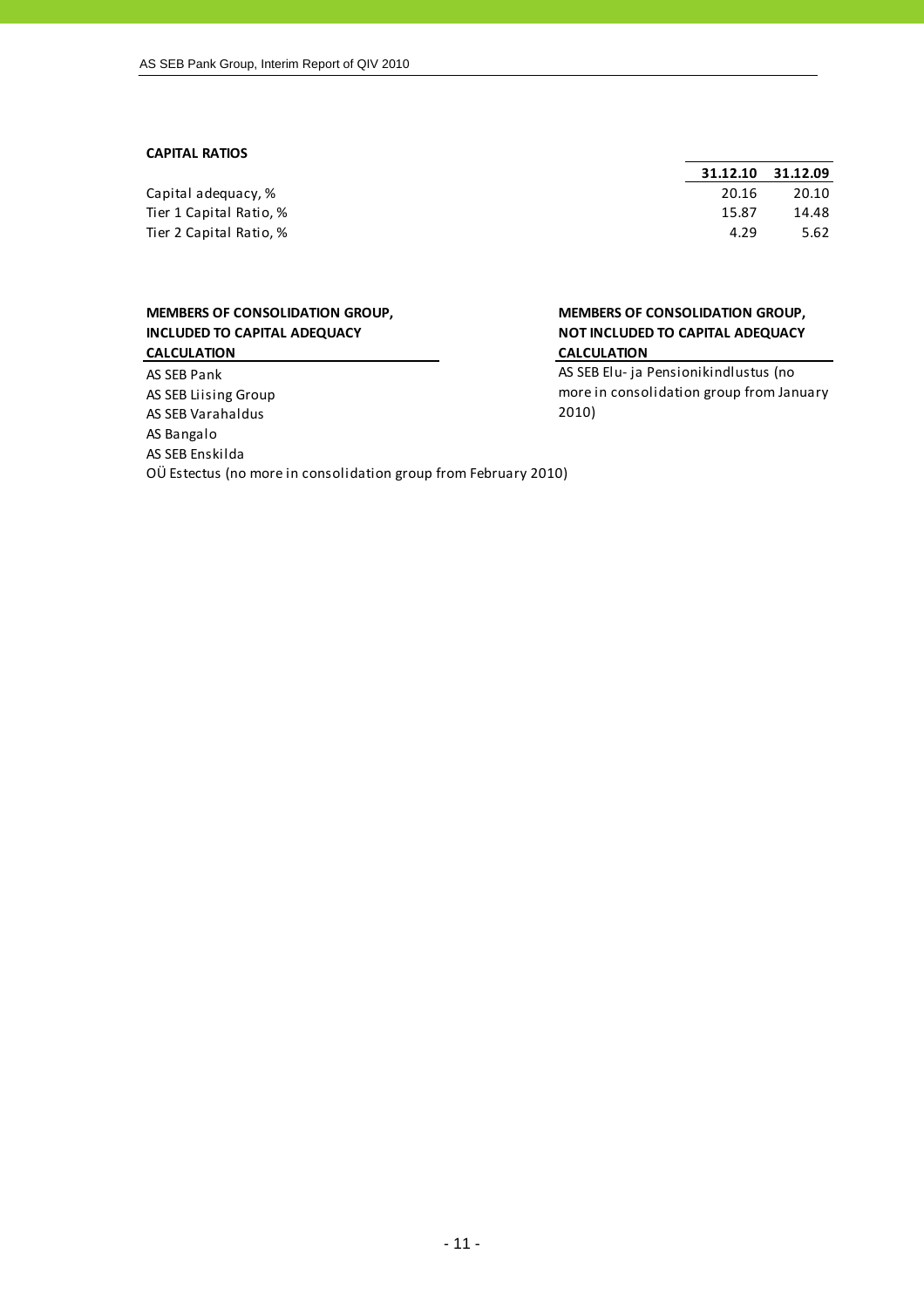### **4. Risk concentration**

|                                                                                                                         | 31.12.10 | 31.12.09 |
|-------------------------------------------------------------------------------------------------------------------------|----------|----------|
| Total claims against persons associated with the credit institution's<br>consolidation group, EEK mio                   | 16.6     | 24.9     |
| The share of claims of the persons associated with the credit<br>institution's consolidation group in net own funds, %, | 0.17     | 0.25     |
| Total of large exposure claims, EEK mio                                                                                 | 4,592.7  | 2.191.7  |
| The share of large exposure claims in net own funds, %                                                                  | 48.53    | 21.65    |
| Number of large exposure customers                                                                                      | 5        |          |

### **5. Key figures**

| (millions of EEK)               |          |            |
|---------------------------------|----------|------------|
|                                 | 31.12.10 | 31.12.09   |
| Net profit/loss                 | 853.4    | $-1,381.9$ |
| Average equity                  | 7,892.2  | 8,147.7    |
| Return on equity (ROE), %       | 10.81    | $-16.96$   |
| Average assets                  | 71,040.3 | 79,746.8   |
| Return on assets (ROA), %       | 1.20     | $-1.73$    |
| Net interest income             | 1,176.5  | 1,328.4    |
| Average interest earning assets | 68,467.2 | 76,362.3   |
| Net interest margin (NIM), %    | 1.72     | 1.74       |
| Spread, %                       | 1.58     | 1.48       |
| Cost/Income ratio, %            | 49.1     | 72.5       |
| Ratio of impaired loans, %      | 3.51     | 4.41       |

### **Explanations**

Return on equity (ROE) = Net profit/Average equity \* 100 Average equity = (Equity of current year end + Equity of previous year end)/2 Return on assets (ROA) = Net profit/Average assets \* 100 Average assets = (Assets of current year end + Assets of previous year end)/2 Cost of interest bearing liabilities = Interest expenses/Average interest bearing liabilities \*100 Cost/Income Ratio = Total Operating Expenses/Total Income \* 100 Spread = Yield on interest earning assets ‐ Cost of interest bearing liabilities Ratio of impaired loans = Individually impaired loans/Loans to customers Net interest margin (NIM) = Net interest income/Average interest earning assets \* 100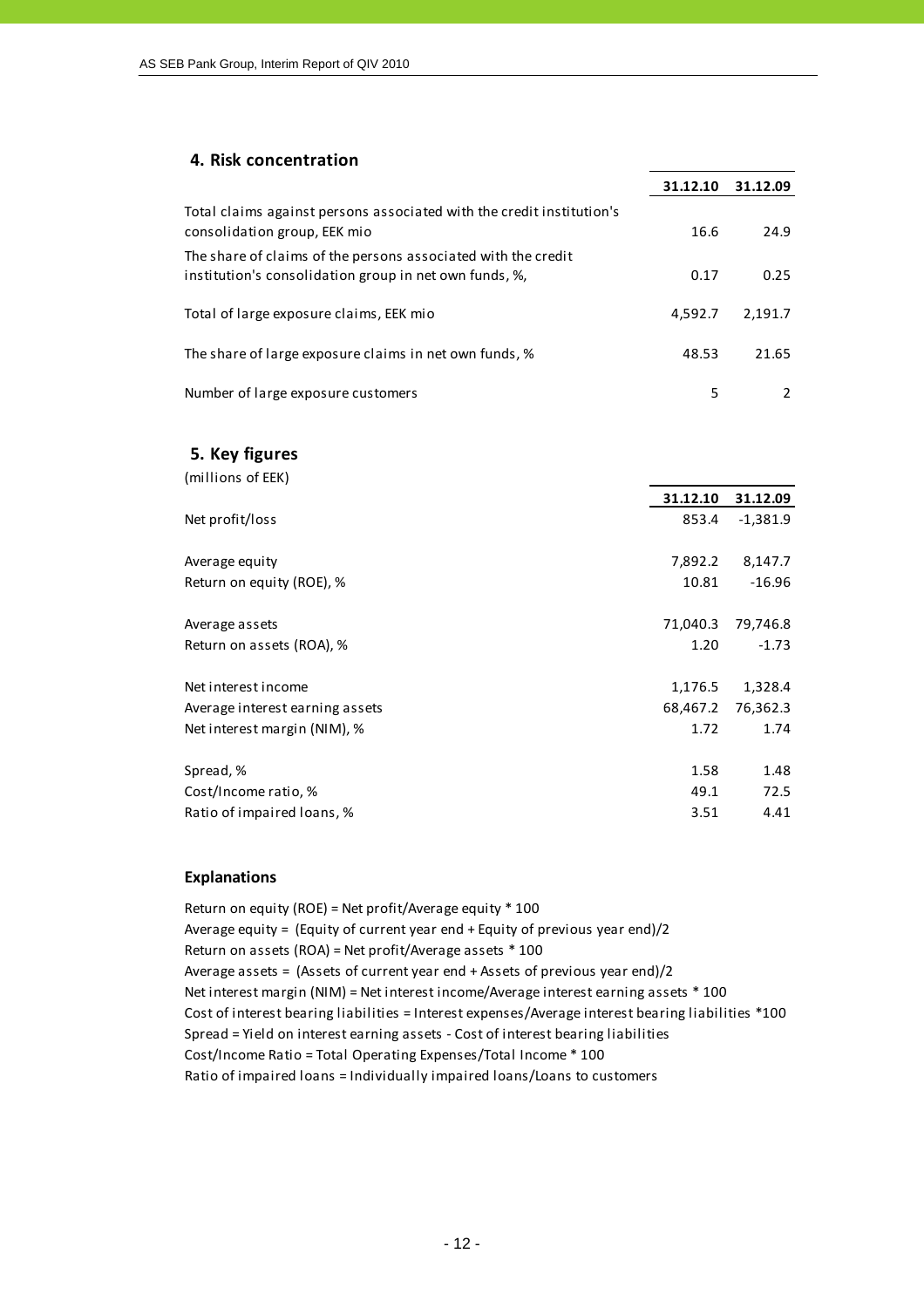### **Interest earning assets:**

Balances with central bank Loans and advances to credit institutions (all without accrued interests) Loans and advances to customers

### **Interest bearing liabilities:**

Due to credit institutions Due to customers Loan funds Issued debt securities Subordinated loans (all without accrued interests)

### **Total Operating Expenses:**

Personnel expenses Other expenses Depreciation, amortisation and impairment of tangible and intangible assets

### **Total Income:**

Net interest income Net fee and commission income Net income from foreign exchange Gains less losses from financial assets at fair value through profit or loss Income from insurance activities Income from dividends Gains less losses from investment securities Share of profit of associates Other income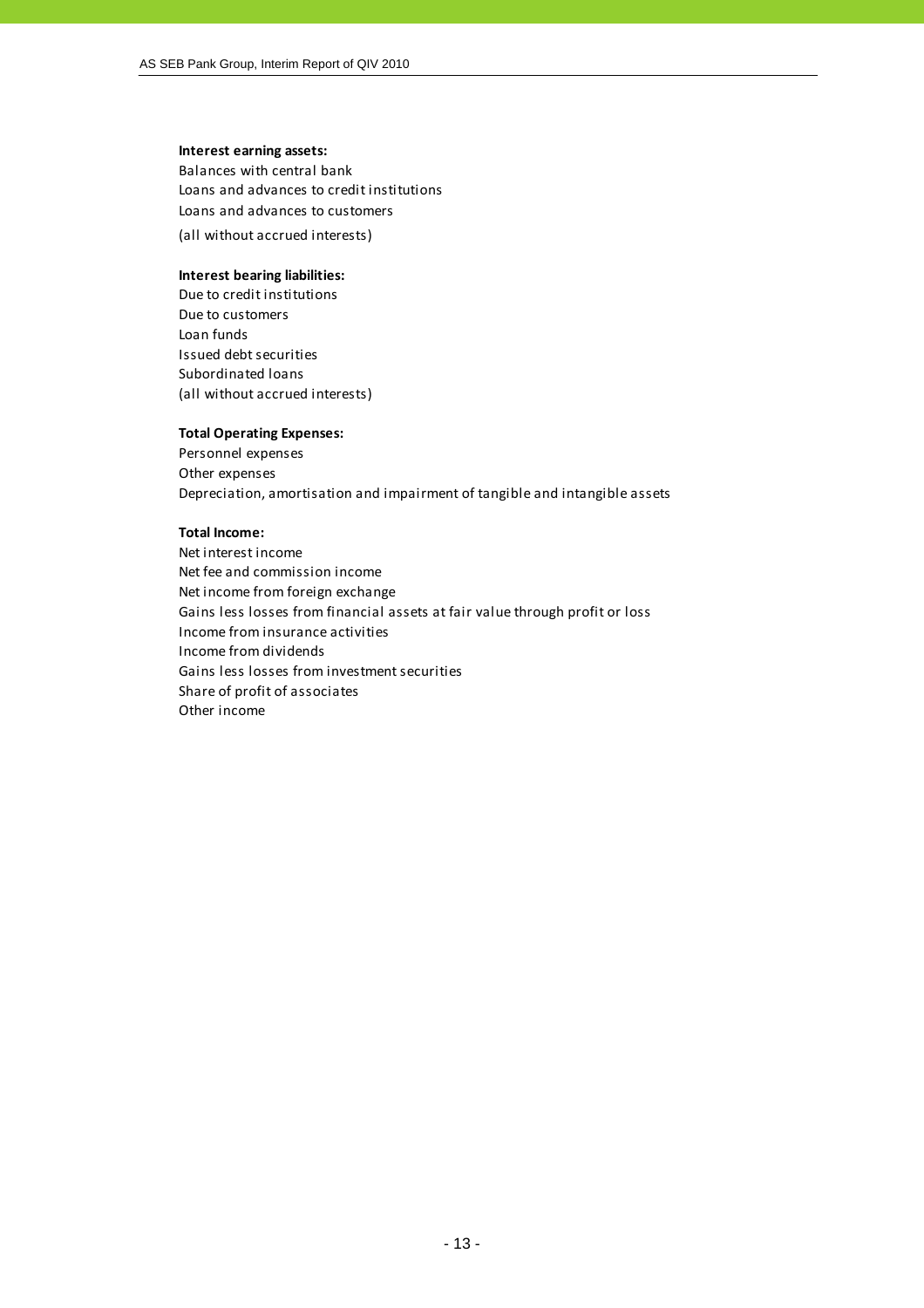### **III. Consolidated financial statements**

### **1. Consolidated income statement**

|                                                                  |                | 2010      |          | 2009          |          |
|------------------------------------------------------------------|----------------|-----------|----------|---------------|----------|
|                                                                  | Note           | 12 months | QIV      | 12 months     | QIV      |
| Interest and similar income                                      | $\overline{2}$ | 1,948.2   | 489.3    | 3,093.4       | 589.1    |
| Interest expenses and similar charges                            | 3              | $-771.7$  | $-164.0$ | $-1,765.0$    | $-284.7$ |
| Net Interest Income                                              |                | 1,176.5   | 325.3    | 1,328.4       | 304.4    |
| Fee and commission income                                        | 4              | 827.5     | 216.8    | 855.8         | 246.2    |
| Fee and commission expense                                       | 5              | -224.3    | $-60.8$  | $-253.3$      | $-70.8$  |
| Net fee and commission income                                    |                | 603.2     | 156.0    | 602.5         | 175.4    |
| Net income from foreign exchange                                 |                | 120.5     | 37.5     | 116.5         | 31.9     |
| Gains less losses from financial assets at fair value through    |                |           |          |               |          |
| profit or loss                                                   |                | $-34.0$   | $-46.1$  | 65.4          | 23.7     |
| Income from dividends                                            |                | 0.1       | 0.0      | 1.9           | 0.0      |
| Gains less losses from investment securities                     |                | 1.4       | 1.5      | 25.3          | 19.0     |
| Share of profit of associates                                    |                | 0.1       | 0.4      | 0.9           | 0.1      |
| Other income                                                     |                | 36.3      | 19.4     | 18.5          | 11.6     |
| Personnel expenses                                               |                | $-533.7$  | $-113.8$ | $-594.5$      | $-125.8$ |
| Other expenses                                                   |                | $-371.1$  | $-78.7$  | $-545.6$      | $-279.4$ |
| Depreciation, amortisation and impairment of tangible and        |                |           |          |               |          |
| intangible assets                                                |                | $-55.3$   | $-15.8$  | $-450.9$      | $-23.2$  |
| Profit before impairment losses on loans and advances            |                | 944.0     | 285.7    | 568.4         | 137.7    |
| Impairment losses on loans and advances                          | 6              | $-142.4$  | 260.6    | $-1,996.7$    | $-419.3$ |
| Profit/loss before income tax                                    |                | 801.6     | 546.3    | $-1,428.3$    | $-281.6$ |
| Income tax                                                       |                | 0.0       | 0.0      | 0.0           | 0.0      |
| Net profit/loss from continued operations                        |                | 801.6     | 546.3    | $-1,428.3$    | $-281.6$ |
| Net profit/loss from discontinued operations                     | 11             | 51.8      | 0.0      | 46.4          | $-3.1$   |
|                                                                  |                |           |          |               |          |
| Net profit/loss                                                  |                | 853.4     | 546.3    | $-1,381.9$    | $-284.7$ |
| Profit/loss attributable to:                                     |                |           |          |               |          |
| Sole equity holder of the parent entity (total)                  |                | 853.4     | 546.3    | $-1,381.9$    | $-284.7$ |
| -Net profit/loss from continued operations                       |                | 801.6     | 546.3    | $-1,428.3$    | $-281.5$ |
| -Net profit/loss from discontinued operations                    |                | 51.8      | $0.0\,$  | 46.4          | $-3.2$   |
|                                                                  |                | 853.4     | 546.3    | $-1,381.9$    | -284.7   |
| 2. Consolidated statement of comprehensive income                |                |           |          |               |          |
|                                                                  |                | 2010      |          | 2009          |          |
|                                                                  |                | 12 months |          | QIV 12 months | QIV      |
| Net profit/loss                                                  |                | 853.4     | 546.3    | $-1,381.9$    | $-284.7$ |
| Other comprehensive income/expense                               |                |           |          |               |          |
| Revaluation of available-for-sale financial assets               |                | $-0.6$    | 1.4      | 12.0          | 5.5      |
| Total other comprehensive income/expense                         |                | $-0.6$    | 1.4      | 12.0          | 5.5      |
|                                                                  |                |           |          |               |          |
| Total comprehensive income/expense                               |                | 852.8     | 547.7    | $-1,369.9$    | $-279.2$ |
|                                                                  |                |           |          |               |          |
| Sole equity holder of the parent entity (total)                  |                | 852.8     | 547.7    | $-1,369.9$    | $-279.2$ |
| -Total comprehensive income/expense from continued operations    |                | 801.0     | 547.7    | $-1,416.3$    | $-276.1$ |
| -Total comprehensive income/expense from discontinued operations |                | 51.8      | 0.0      | 46.4          | $-3.1$   |
|                                                                  |                | 852.8     | 547.7    | $-1,369.9$    | $-279.2$ |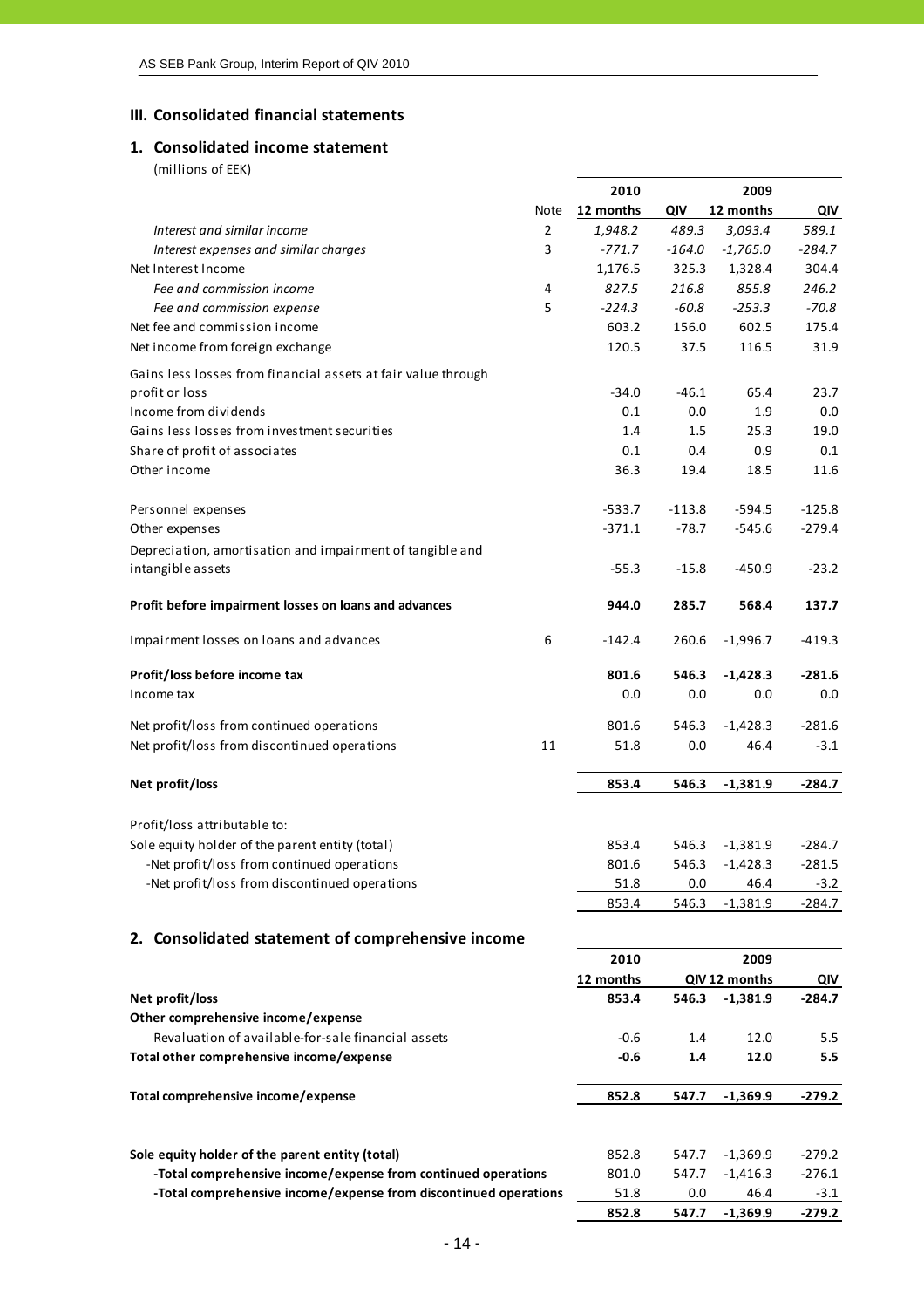### **3. Consolidated statement of financial position**

|                                                                      | Note | 31.12.10 | 31.12.09 |
|----------------------------------------------------------------------|------|----------|----------|
| <b>ASSETS</b>                                                        |      |          |          |
| Cash                                                                 |      | 608.4    | 638.9    |
| Balances with central bank                                           |      | 4,946.9  | 4,827.1  |
| Loans and advances to credit institutions                            |      | 4,373.7  | 4,633.4  |
| Loans and advances to customers                                      |      | 56,432.0 | 61,846.3 |
| Financial assets held for trading                                    |      | 342.3    | 366.2    |
| Available-for-sale financial assets                                  |      | 78.8     | 99.6     |
| Other assets                                                         |      | 747.2    | 662.8    |
| Investments in associates                                            |      | 6.7      | 10.1     |
| Intangible assets                                                    |      | 8.0      | 9.6      |
| Property, plant and equipment                                        |      | 114.7    | 116.8    |
| Investment properties                                                |      | 24.7     | 25.4     |
|                                                                      |      | 67,683.4 | 73,236.2 |
| Assets classified as discontinued operations                         | 11   | 0.0      | 1,160.9  |
| <b>TOTAL ASSETS</b>                                                  |      | 67,683.4 | 74,397.1 |
| LIABILITIES AND SHAREHOLDERS' EQUITY                                 |      |          |          |
| Due to credit institutions                                           |      | 22,209.0 | 29,786.0 |
| Due to customers                                                     |      | 33,630.0 | 31,824.2 |
| Loan funds                                                           |      | 208.7    | 188.5    |
| Other liabilities                                                    |      | 1,127.6  | 851.1    |
| Financial liabilities at fair value through profit or loss           |      | 349.4    | 358.5    |
| Provisions                                                           |      | 4.1      | 2.6      |
| Subordinated loans                                                   |      | 1,833.7  | 2,615.9  |
|                                                                      |      | 59,362.5 | 65,626.8 |
| Liabilities included in assets classified as discontinued operations | 11   | 0.0      | 1,306.8  |
| <b>Total Liabilities</b>                                             |      | 59,362.5 | 66,933.6 |
| Share capital                                                        |      | 665.6    | 665.6    |
| Share premium                                                        |      | 1,346.6  | 1,346.6  |
| Other reserves                                                       |      | 311.9    | 332.0    |
| Retained earnings                                                    |      | 5,996.8  | 5,119.3  |
| <b>Total shareholders' equity</b>                                    |      | 8,320.9  | 7,463.5  |
| TOTAL LIABILITIES AND SHAREHOLDERS' EQUITY                           |      | 67,683.4 | 74,397.1 |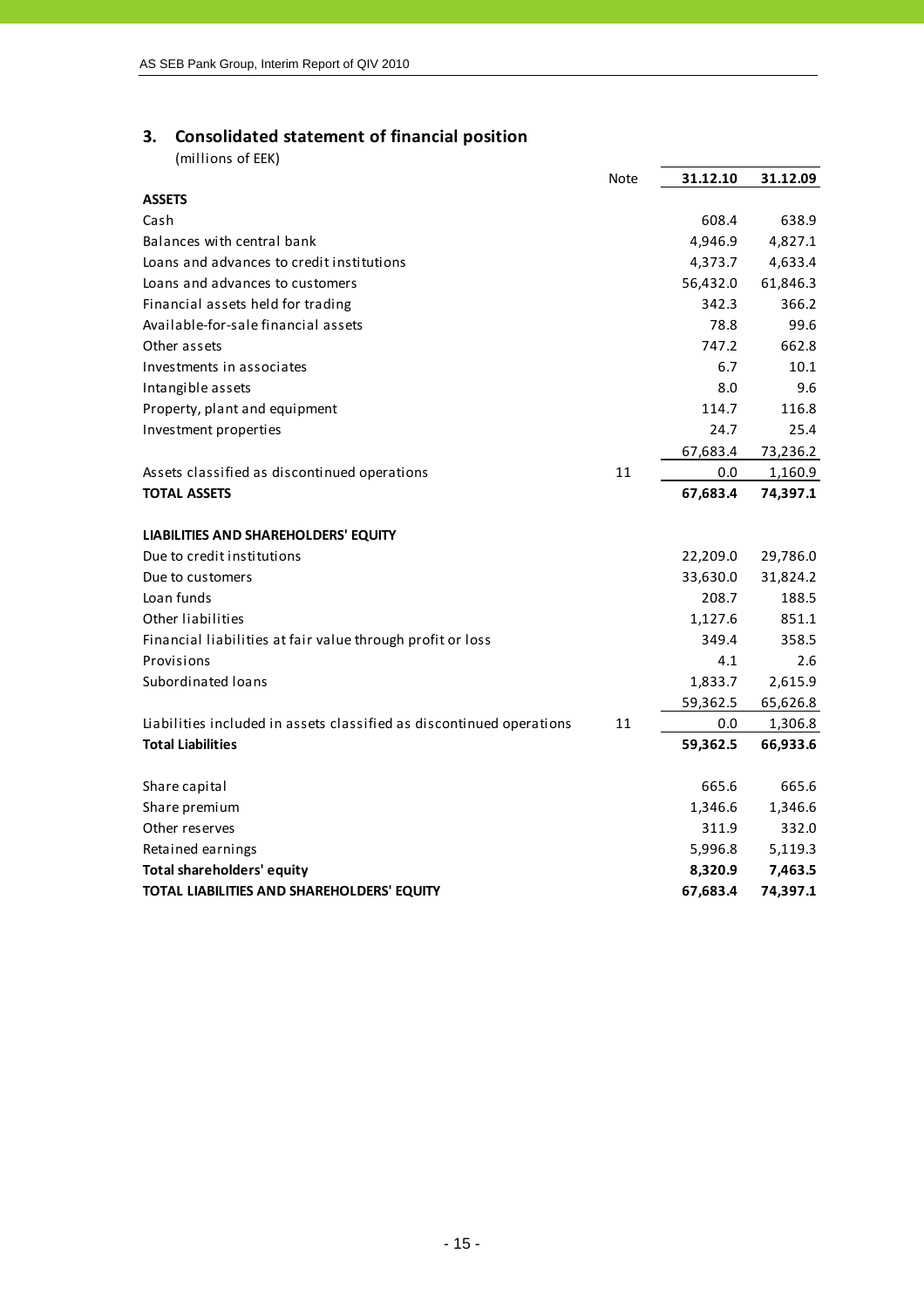### **4. Consolidated cash flow statement**

|                                                                                 | 2010<br>12 months | 2009<br>12 months |
|---------------------------------------------------------------------------------|-------------------|-------------------|
| I. Cash flows from operating activities                                         |                   |                   |
| Interest received                                                               | 1,977.5           | 3,234.7           |
| Interest paid                                                                   | $-834.5$          | $-2,124.7$        |
| Dividends received                                                              | 0.1               | 1.9               |
| Fee and commission received                                                     | 827.5             | 855.8             |
| Fee and commission paid                                                         | $-224.3$          | $-253.4$          |
| Net trading income and other operating income                                   | 1,238.2           | 627.8             |
| Personnel expenses and other operating expenses                                 | $-834.5$          | $-899.4$          |
| Revaluation adjustments                                                         | $-1.0$            | 1.2               |
| Cash flows from operating activities before changes in the operating assets and |                   |                   |
| liabilities, continued operations                                               | 2,149.0           | 1,443.9           |
| Cash flows from operating activities before changes in the operating assets and |                   |                   |
| liabilities, discontinued operations                                            | 0.0               | 46.9              |
| Changes in operating assets:                                                    |                   |                   |
| Loans and advances to credit institutions and mandatory reserve                 | 2,587.2           | $-3,683.3$        |
| Loans and advances to customers                                                 | 4,065.4           | 4,973.5           |
| Other assets                                                                    | 44.8              | 201.1             |
| <b>Changes of operating liabilities:</b>                                        |                   |                   |
| Due to credit institutions                                                      | $-7,952.2$        | $-5,684.0$        |
| Due to customers                                                                | 1,858.7           | $-3,129.7$        |
| Loan funds                                                                      | 20.0              | 58.6              |
| Other liabilities                                                               | -643.4            | $-183.6$          |
| Cash flow from (used in) operating activities, continued operations             | 2,129.5           | $-6,003.5$        |
| Cash flow from (used in) operating activities, discontinued operations          | 0.0               | 48.0              |
| II. Cash flows from investing activities                                        |                   |                   |
| Net increase-/decrease+ of investment portfolio securities                      | 1,085.0           | 348.3             |
| Proceeds from sale and liquidation of associates                                | 3.4               | 4.9               |
| Purchase of investment properties, tangible and intangible assets               | $-52.3$           | $-68.7$           |
| Proceeds from sale of investment properties, tangible and intangible assets     | 30.4              | 2.1               |
| Cash flow from (used in) investing activities, continued operations             | 1,066.5           | 286.6             |
| Cash flow from (used in) investing activities, discontinued operations          | 51.8              | $-35.4$           |
| III. Cash flows from financing activities                                       |                   |                   |
| Repurchasing of debt securities                                                 | $-8.1$            | $-103.4$          |
| Repayments of subordinated loans                                                | $-782.3$          | 0.0               |
| Cash used in financing activities, continued operations                         | $-790.4$          | $-103.4$          |
| Cash used in financing activities, discontinued operations                      | 0.0               | 0.0               |
| Net decrease/increase in cash and cash equivalents                              | 2,457.4           | $-5,807.7$        |
| Cash and cash equivalents at the beginning of period                            | 6,342.9           | 12,153.1          |
| Effect of exchange rate changes on cash and cash equivalents                    | $-8.3$            | $-2.5$            |
| Cash and cash equivalents at the end of period                                  | 8,792.0           | 6,342.9           |

| Cash and cash equivalents includes:                                   | 31.12.10 | 31.12.09 |
|-----------------------------------------------------------------------|----------|----------|
| Cash on hand                                                          | 608.4    | 638.9    |
| Balances with the central bank without mandatory reserve              | 4.267.9  | 1,075.0  |
| Liquid deposits in other credit institutions, continued operations    | 3.894.5  | 4.614.4  |
| Liquid deposits in other credit institutions, discontinued operations | 0.0      | 0.1      |
| Trading portfolio                                                     | 21.2     | 14.5     |
|                                                                       | 8.792.0  | 6.342.9  |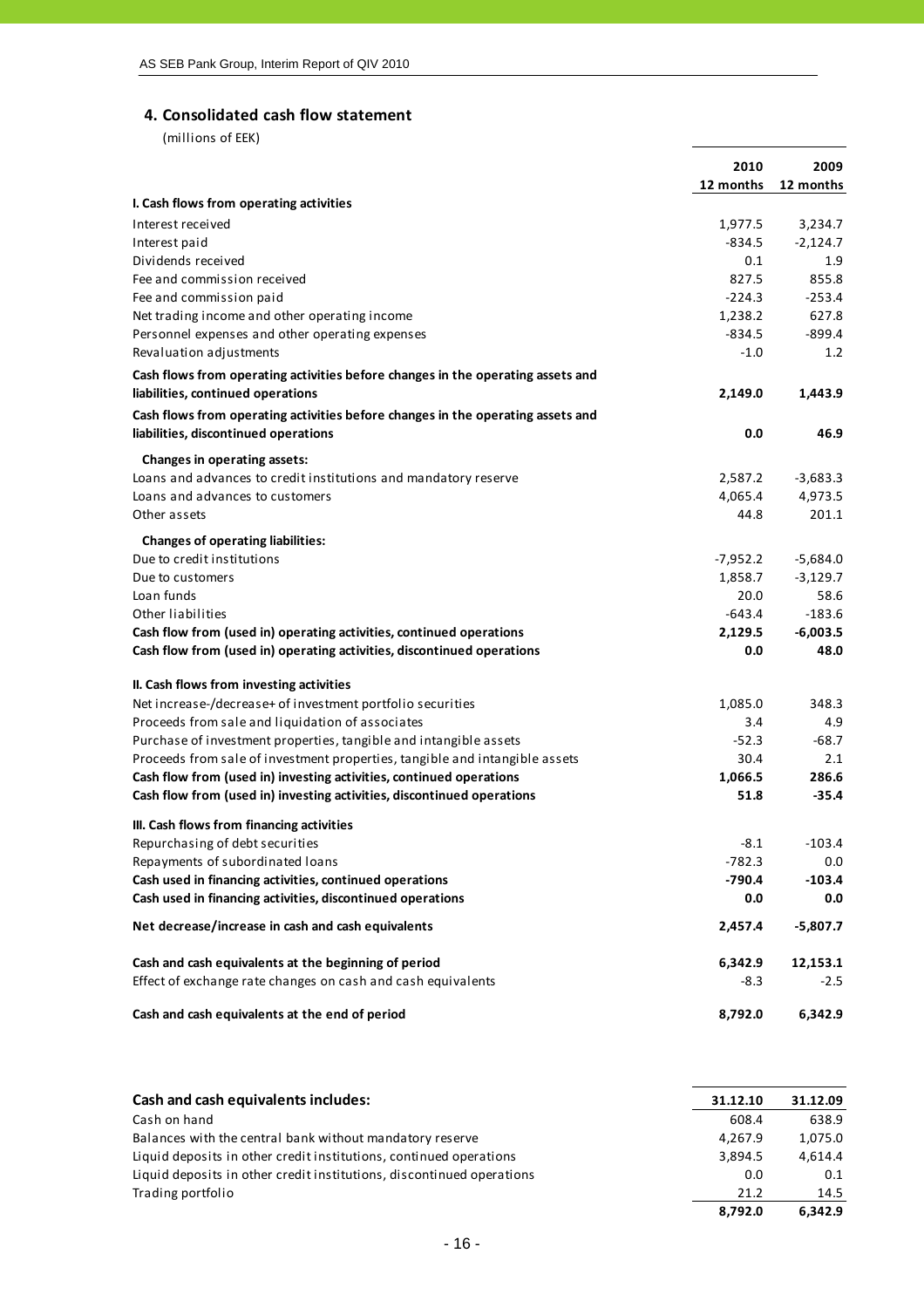### **5. Changes in consolidated shareholders' equity**

|                                                                 |                       |              |                 |                 | <b>Total</b>  |
|-----------------------------------------------------------------|-----------------------|--------------|-----------------|-----------------|---------------|
|                                                                 |                       | <b>Share</b> |                 | <b>Retained</b> | shareholders' |
|                                                                 | Share capital premium |              | <b>Reserves</b> | profit          | equity        |
| Year beginning 01.01.2009                                       | 665.6                 | 1,346.6      | 318.9           | 6,500.8         | 8,831.9       |
| Statutory reserve                                               | 0.0                   | 0.0          | 1.1             | $-1.1$          | 0.0           |
| Loss for the year                                               | 0.0                   | 0.0          | 0.0             | $-1,381.9$      | $-1,381.9$    |
| Other                                                           | 0.0                   | 0.0          | 0.0             | 1.5             | 1.5           |
| Other comprehensive income:<br>Net change in available-for-sale |                       |              |                 |                 |               |
| financial assets                                                | 0.0                   | 0.0          | 12.0            | 0.0             | 12.0          |
| Total other comprehensive income                                | 0.0                   | 0.0          | 12.0            | 0.0             | 12.0          |
| Final balance 31.12.2009                                        | 665.6                 | 1,346.6      | 332.0           | 5,119.3         | 7,463.5       |
|                                                                 |                       |              |                 |                 |               |
| Year beginning 01.01.2010                                       | 665.6                 | 1,346.6      | 332.0           | 5,119.3         | 7,463.5       |
| Statutory reserve                                               | 0.0                   | 0.0          | $-19.5$         | 19.5            | 0.0           |
| Profit for the year                                             | 0.0                   | 0.0          | 0.0             | 853.4           | 853.4         |
| Other                                                           | 0.0                   | 0.0          | 0.0             | 4.6             | 4.6           |
| Other comprehensive income:<br>Net change in available-for-sale |                       |              |                 |                 |               |
| financial assets                                                | 0.0                   | 0.0          | $-0.6$          | 0.0             | $-0.6$        |
| Total other comprehensive expense                               | 0.0                   | 0.0          | $-0.6$          | 0.0             | $-0.6$        |
| Final balance 31.12.2010                                        | 665.6                 | 1,346.6      | 311.9           | 5,996.8         | 8,320.9       |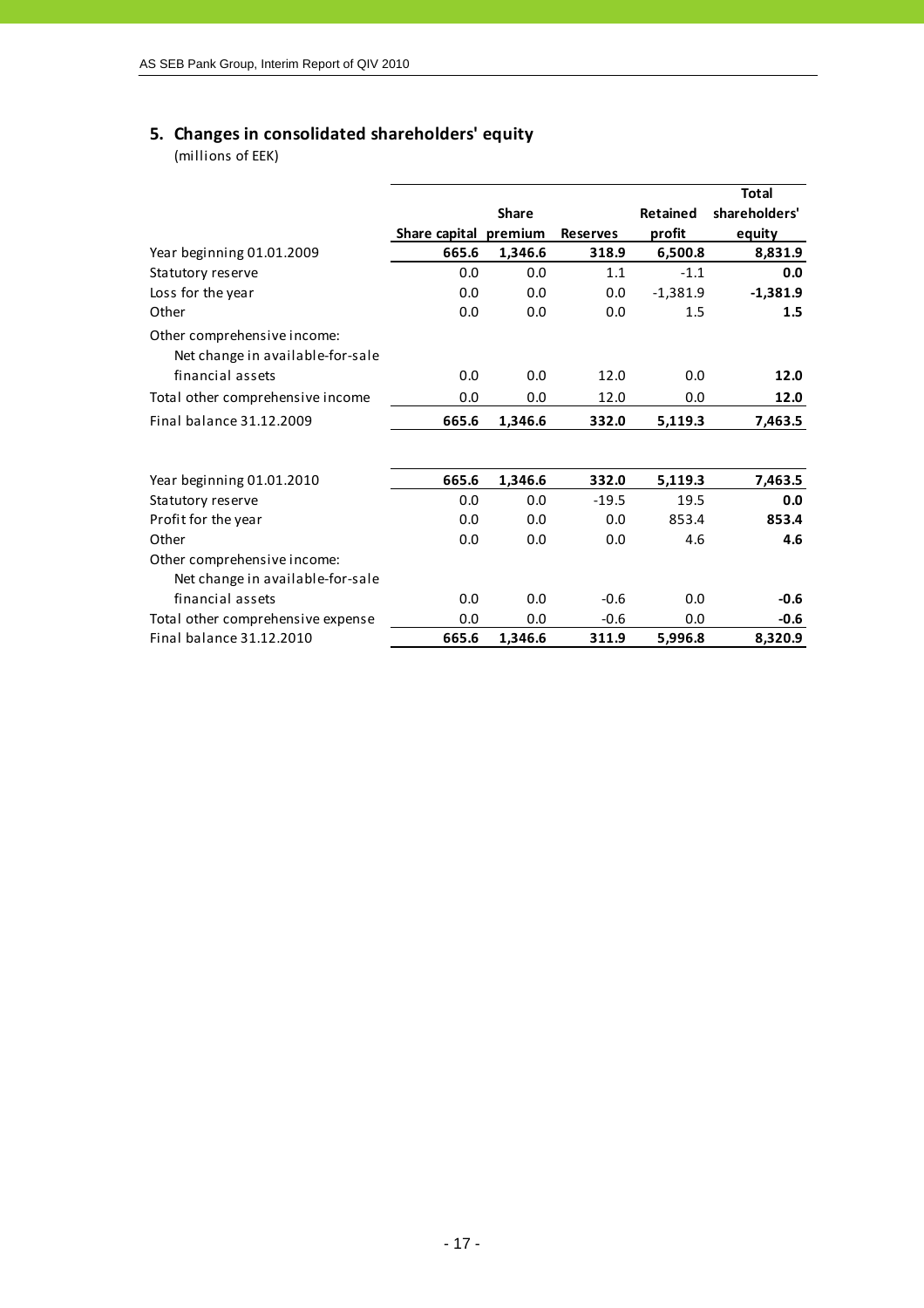### **6. Contingent assets and liabilities and commitments**

(millions of EEK)

| 31.12.10                          |               | <b>Contract amount</b> | <b>Balance value</b> |                    |  |
|-----------------------------------|---------------|------------------------|----------------------|--------------------|--|
|                                   | <b>Assets</b> | <b>Liabilities</b>     | <b>Assets</b>        | <b>Liabilities</b> |  |
| 1. Irrevocable transactions       | 233.9         | 7,453.4                | 0.0                  | 0.0                |  |
| 1.1. Guarantees and pledges       | 38.3          | 3,089.7                | 0.0                  | 0.0                |  |
| incl. financial quarantees        | 0.0           | 1,293.0                | 0.0                  | 0.0                |  |
| 1.2. Loan commitments             | 195.6         | 4,363.7                | 0.0                  | 0.0                |  |
| 2. Derivatives                    | 12,267.0      | 12,248.6               | 321.1                | 349.4              |  |
| 2.1. Currency related derivatives | 6,083.7       | 6,089.0                | 26.5                 | 31.8               |  |
| 2.2. Interest related derivatives | 5,407.8       | 5,406.7                | 237.2                | 237.1              |  |
| 2.3. Equity related derivatives*  | 775.5         | 752.9                  | 57.4                 | 80.5               |  |
|                                   | 12,500.9      | 19,702.0               | 321.1                | 349.4              |  |

| 31.12.09                          | Contract amount                     |          | <b>Balance value</b> |                    |  |
|-----------------------------------|-------------------------------------|----------|----------------------|--------------------|--|
|                                   | <b>Liabilities</b><br><b>Assets</b> |          | <b>Assets</b>        | <b>Liabilities</b> |  |
| 1. Irrevocable transactions       | 423.8                               | 8,056.7  | 0.0                  | 0.0                |  |
| 1.1. Guarantees and pledges       | 32.6                                | 3,285.8  | 0.0                  | 0.0                |  |
| incl. financial quarantees        | 0.0                                 | 1,288.5  | 0.0                  | 0.0                |  |
| 1.2. Loan commitments             | 391.2                               | 4,770.9  | 0.0                  | 0.0                |  |
| 2. Derivatives                    | 12,843.7                            | 12,775.8 | 351.7                | 349.4              |  |
| 2.1. Currency related derivatives | 6,196.5                             | 6,164.3  | 45.2                 | 15.7               |  |
| 2.2. Interest related derivatives | 5,627.5                             | 5,627.4  | 246.0                | 245.9              |  |
| 2.3. Equity related derivatives*  | 1,019.7                             | 984.1    | 60.5                 | 87.8               |  |
|                                   | 13,267.5                            | 20,832.5 | 351.7                | 349.4              |  |

\* Derivative transactions are executed to cover the client's position and the derivative risks are not taken to own portfolio. All risks arising from these transactions are fully mitigated with parent company. The equity option prices are calculated using for all input data (e.g. underlying prices or volumes) either independently sourced input (e.g. the underlying prices) or an independent price verification is performed on the next day to compare the values to independently sourced market data (e.g. for volumes).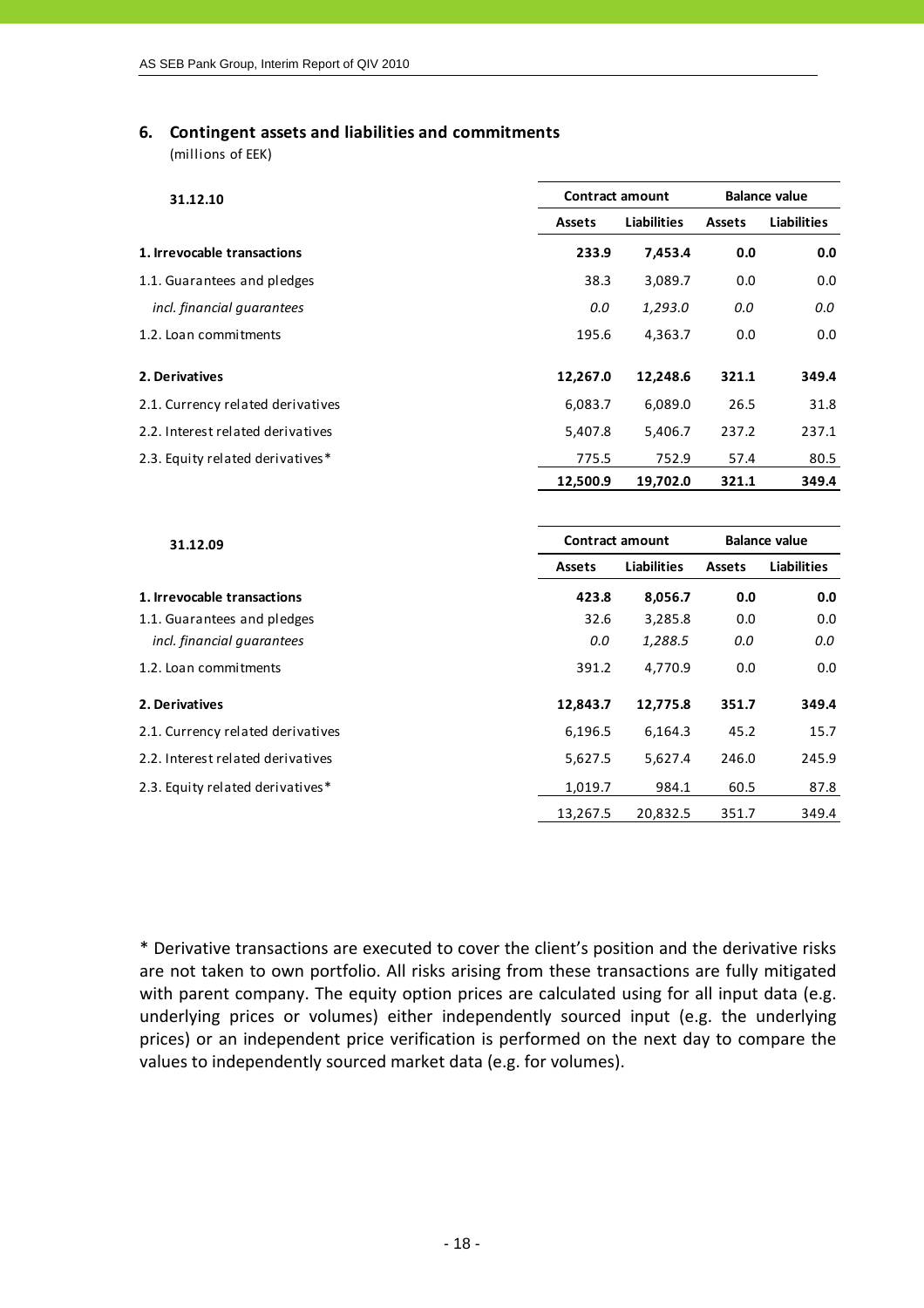### **Accounting principles**

The interim report of AS SEB Pank Group for Quarter IV 2010 has been prepared in conformity with International Accounting Standard IAS 34 "Interim Financial Reporting" and the disclosure requirements, established by Eesti Pank.

The accounting principles, used in the interim report of AS SEB Pank Group for Quarter IV 2010 are in conformity with the accounting principles used in the annual report for the year ended on 31 December 2009.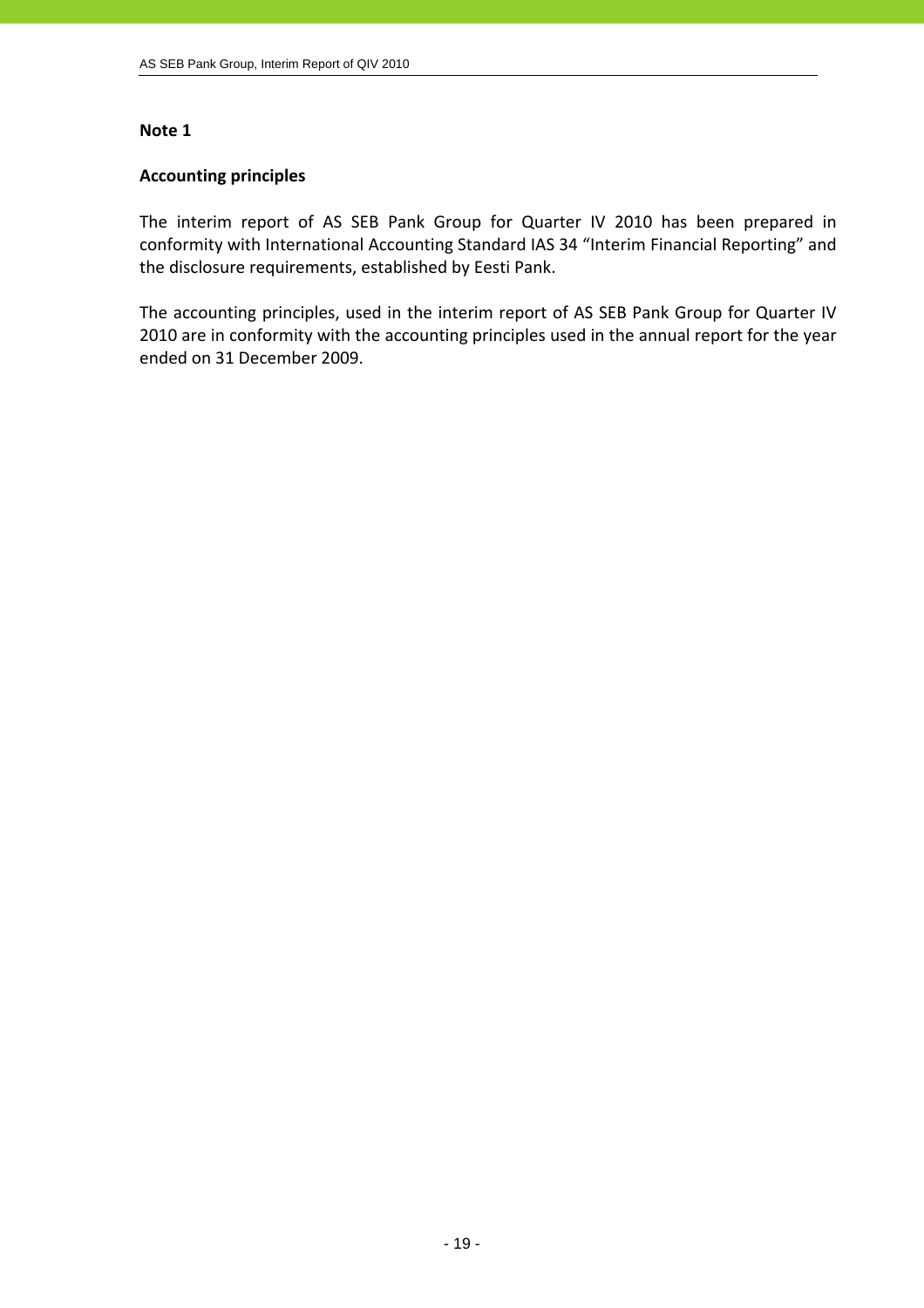### **Interest and similar income**

(millions of EEK) **2010 2009**

|                           | 12 months | QIV   | 12 months | QIV   |
|---------------------------|-----------|-------|-----------|-------|
| Loans                     | 1,771.9   | 453.2 | 2.600.7   | 496.7 |
| Leasing                   | 146.4     | 28.9  | 446.9     | 88.1  |
| Deposits with other banks | 27.5      | 7.0   | 29.4      | 3.4   |
| Fixed income securities   | 2.4       | 0.2   | 16.4      | 0.9   |
|                           | 1.948.2   | 489.3 | 3.093.4   | 589.1 |

### **Note 3**

### **Interest expenses and similar charges** (millions of EEK) **2010 2009**

|                                | 12 months | QIV      | 12 months  | QIV      |
|--------------------------------|-----------|----------|------------|----------|
| Credit institutions            | $-460.1$  | $-105.9$ | $-885.0$   | $-136.3$ |
| Time and other saving deposits | $-217.2$  | $-36.5$  | $-555.3$   | $-105.1$ |
| Demand deposits                | $-47.5$   | $-11.6$  | $-237.9$   | $-28.9$  |
| Subordinated debts             | $-41.4$   | $-8.6$   | $-77.7$    | $-12.7$  |
| Loan funds                     | $-5.4$    | $-1.4$   | $-6.2$     | $-1.6$   |
| Issued bonds                   | 0.0       | 0.0      | $-2.5$     | 0.0      |
| Other                          | $-0.1$    | 0.0      | $-0.4$     | $-0.1$   |
|                                | -771.7    | -164.0   | $-1.765.0$ | $-284.7$ |

### **Note 4**

### **Fee and commission income**

| (millions of EEK)                             | 2010      |       | 2009      |       |
|-----------------------------------------------|-----------|-------|-----------|-------|
|                                               | 12 months | QIV   | 12 months | QIV   |
| Credit and payment cards                      | 301.6     | 79.4  | 303.4     | 73.2  |
| Securities market services                    | 191.2     | 53.1  | 181.4     | 59.7  |
| Transaction fees                              | 115.9     | 30.4  | 119.0     | 31.9  |
| Credit contracts*                             | 61.5      | 15.0  | 65.0      | 16.4  |
| Non-life insurance brokerage fees             | 37.9      | 9.7   | 38.7      | 8.7   |
| Other settlement fees                         | 29.2      | 7.6   | 23.3      | 6.2   |
| Income from leasing agreements (full service) | 24.7      | 5.7   | 35.3      | 7.9   |
| Income from electronic channels               | 17.6      | 4.6   | 16.8      | 4.2   |
| Cash handling fees                            | 16.9      | 4.1   | 13.2      | 3.3   |
| Corporate Finance fees                        | 6.2       | 0.6   | 32.4      | 27.5  |
| Commodity futures fees                        | 1.7       | 1.7   | 0.0       | 0.0   |
| Other                                         | 23.1      | 4.9   | 27.3      | 7.2   |
|                                               | 827.5     | 216.8 | 855.8     | 246.2 |

\*Credit contracts include loan, leasing, letter of credit and guarantee contracts, which are short‐term and do not constitute interest income, but are of administrative nature for arrangement reorganisation of credits.

### **Note 5**

| Fee and commission expense                    |           |         |           |         |
|-----------------------------------------------|-----------|---------|-----------|---------|
| (millions of EEK)                             | 2010      | 2009    |           |         |
|                                               | 12 months | QIV     | 12 months | QIV     |
| Credit and payment cards                      | $-115.3$  | $-31.3$ | $-124.1$  | $-31.8$ |
| Cash collecting fees                          | $-30.7$   | $-10.1$ | $-27.6$   | $-7.1$  |
| Expenses to leasing agreements (full service) | $-19.5$   | $-4.9$  | $-26.7$   | $-5.9$  |
| Securities market                             | $-19.5$   | $-5.3$  | $-20.7$   | $-6.0$  |
| Transaction fees                              | $-12.9$   | $-2.6$  | $-16.6$   | $-3.8$  |
| Expenses of electronic channels               | $-10.5$   | $-2.6$  | $-13.9$   | $-4.0$  |
| Corporate Finance fees                        | $-0.1$    | $-0.1$  | $-8.3$    | $-8.3$  |
| Other                                         | $-15.8$   | $-3.9$  | $-15.4$   | $-3.9$  |
|                                               | $-224.3$  | $-60.8$ | $-253.3$  | $-70.8$ |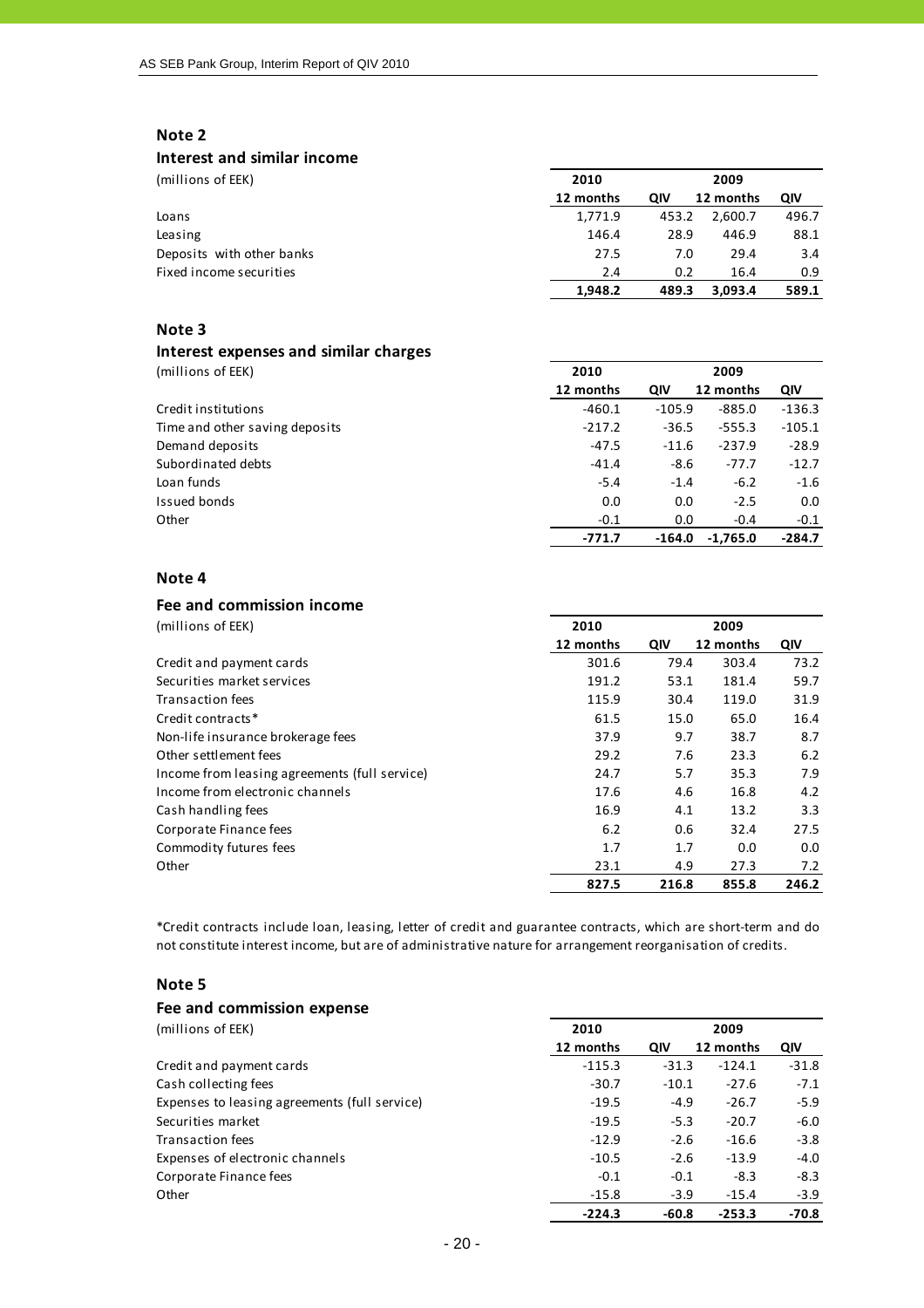### **Impairment losses on loans and advances**

| (millions of EEK)                                  | 2010      |          | 2009       |          |
|----------------------------------------------------|-----------|----------|------------|----------|
|                                                    | 12 months | QIV      | 12 months  | QIV      |
| <b>Impairment losses</b>                           | $-139.0$  | 259.7    | $-1,979.4$ | $-433.3$ |
| impairment losses of reporting period              | $-879.2$  | $-224.4$ | $-2,340.7$ | $-888.6$ |
| recoveries from write-offs                         | 3.6       | 2.2      | 2.0        | 0.3      |
| decreasing of impairment losses of previous period | 736.6     | 481.9    | 359.3      | 455.1    |
| Impairment losses for contingent liabilities       | $-3.4$    | 0.9      | $-0.2$     | $-0.2$   |
| Assets held for sale                               | 0.0       | 0.0      | $-17.1$    | 14.2     |
| reappraisal                                        | 0.0       | 0.0      | 10.1       | 35.6     |
| realised gains / losses                            | 0.0       | 0.0      | $-27.2$    | $-21.4$  |
|                                                    | $-142.4$  | 260.6    | $-1.996.7$ | $-419.3$ |

### **Note 7**

### **Allowances on loans and advances**

(millions of EEK)

|                                             | 31.12.10 | 31.12.09 |
|---------------------------------------------|----------|----------|
| At the beginning of period (January, 1)     | 3,056.5  | 1,093.9  |
| Allowances of reporting period              | 870.4    | 2,334.1  |
| Decreasing of allowances of previous period | $-736.6$ | $-359.3$ |
| Loans and advances written off              | $-385.5$ | $-11.7$  |
| Exchange rate adjustments                   | 3.2      | $-0.5$   |
| At the end of period (December, 31)         | 2,808.0  | 3,056.5  |
|                                             |          |          |
| Recoveries from write-offs                  | 3.6      | 2.0      |

### **Note 8**

### **Loans and advances to customers by remaining maturity**

|          | Less than 3 | $3-12$ |                                            | Over 10 |       |  |
|----------|-------------|--------|--------------------------------------------|---------|-------|--|
|          | months      | months | 1-5 years $5-10$ years                     | vears   | Total |  |
| 31.12.10 | 3.248.1     |        | 6,064.1 22,930.6 8,492.1 15,697.1 56,432.0 |         |       |  |
| 31.12.09 | 4.450.5     |        | 7,048.4 24,068.2 9,638.3 16,640.9 61,846.3 |         |       |  |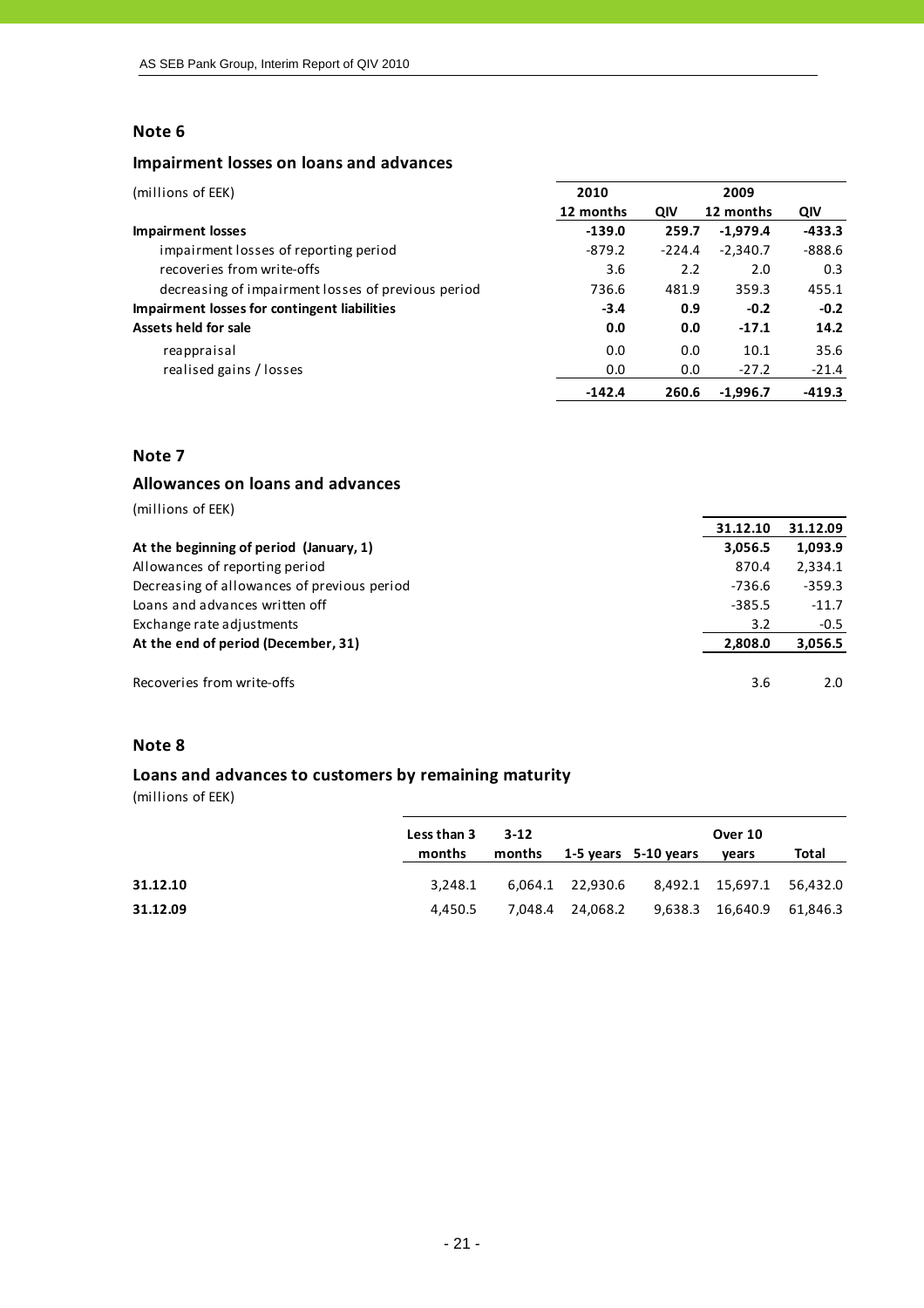### **Geographic concentration of financial assets and liabilities**

(millions of EEK)

|                      | Cash, balances  |                         |       |        |          |                   |          |             |             |             |
|----------------------|-----------------|-------------------------|-------|--------|----------|-------------------|----------|-------------|-------------|-------------|
|                      | with central    | Loans                   |       |        |          |                   |          |             |             |             |
| 31.12.10             | bank, loans and | and                     |       |        |          | Due to            |          |             |             |             |
|                      | advances to     | advances                |       |        |          | credit            | Due to   |             |             |             |
|                      | credit          | to custo- Securi- Other |       |        | Total    | institu-          | custo-   | Other       | Total       | Contingent  |
|                      | institutions    | mers                    | ti es | assets | assets   | tions             | mers     | liabilities | liabilities | liabilities |
| Sweden               | 4,044.0         | 33.7                    | 87.5  | 5.9    | 4,171.1  | 20,716.6          | 149.9    | 2,067.8     | 22,934.3    | 18.0        |
| Estonia              | 5,556.4         | 55,841.0                | 331.8 | 750.3  | 62,479.5 | 229.1             | 29,587.3 | 1,380.9     | 31,197.3    | 7,283.2     |
| United Kingdom       | 9.9             | 30.0                    | 2.9   | 0.0    | 42.8     | 22.4              | 443.0    | 0.4         | 465.8       | 5.5         |
| Russia               | 13.0            | 8.2                     | 0.0   | 0.0    | 21.2     | 14.1              | 245.7    | 0.7         | 260.5       | 0.8         |
| Germany              | 5.6             | 33.9                    | 0.0   | 0.0    | 39.5     | 1,093.1           | 55.4     | 0.0         | 1,148.5     | 85.6        |
| <b>United States</b> | 8.2             | 14.8                    | 5.6   | 0.2    | 28.8     | 1.4               | 390.2    | 0.0         | 391.6       | 1.0         |
| Canada               | 0.0             | 0.0                     | 0.0   | 0.0    | 0.0      | 0.8               | 11.2     | 0.0         | 12.0        | 0.0         |
| Japan                | 0.0             | 0.0                     | 0.0   | 0.0    | 0.0      | 0.0               | 2.7      | 0.0         | 2.7         | 0.0         |
| Finland              | 2.9             | 290.5                   | 0.0   | 0.4    | 293.8    | 0.1               | 132.7    | 0.1         | 132.9       | 32.3        |
| Latvia               | 108.9           | 1.7                     | 0.0   | 0.0    | 110.6    | 37.0              | 38.3     | 0.0         | 75.3        | 0.0         |
| Lithuania            | 52.3            | 0.3                     | 0.0   | 0.0    | 52.6     | 32.2              | 25.9     | 0.4         | 58.5        | 0.0         |
| Luxembourg           | 28.4            | 0.0                     | 0.0   | 7.7    | 36.1     | 0.4               | 0.1      | 0.0         | 0.5         | 0.0         |
| Netherlands          | 0.1             | 9.4                     | 0.0   | 0.0    | 9.5      | 0.0               | 2.7      | 0.0         | 2.7         | 0.1         |
| Other Western Europe | 82.4            | 160.1                   | 0.0   | 0.1    | 242.6    | 61.4              | 372.3    | 0.1         | 433.8       | 25.8        |
| Other Eastern Europe | 16.8            | 0.6                     | 0.0   | 0.0    | 17.4     | 0.1               | 24.8     | 0.0         | 24.9        | 0.0         |
| Other countries      | 0.1             | 7.8                     | 0.0   | 130.0  | 137.9    | 0.3               | 2,147.8  | 73.1        | 2,221.2     | 1.1         |
|                      | 9,929.0         | 56,432.0                | 427.8 | 894.6  | 67,683.4 | 22,209.0 33,630.0 |          | 3,523.5     | 59,362.5    | 7,453.4     |

|                      | Cash, balances  |                         |       |        |                |                   |          |             |             |             |
|----------------------|-----------------|-------------------------|-------|--------|----------------|-------------------|----------|-------------|-------------|-------------|
|                      | with central    | Loans                   |       |        |                |                   |          |             |             |             |
|                      | bank, loans and | and                     |       |        |                | Due to            |          |             |             |             |
| 31.12.09             | advances to     | advances                |       |        |                | credit            | Due to   |             |             |             |
|                      | credit          | to custo- Securi- Other |       |        | Total          | institu-          | custo-   | Other       | Total       | Contingent  |
|                      | institutions    | mers                    | ties  | assets | assets         | tions             | mers     | liabilities | liabilities | liabilities |
| Sweden               | 9.2             | 28.3                    | 111.0 | 10.1   | 158.6          | 28,849.4          | 100.8    | 2,860.9     | 31,811.1    | 26.9        |
| Estonia              | 5,575.4         | 61,380.7                | 347.3 | 713.0  | 68,016.4       | 191.5             | 28,206.8 | 1,103.1     | 29,501.4    | 7,876.0     |
| United Kingdom       | 21.2            | 39.8                    | 1.2   | 0.0    | 62.2           | 80.5              | 1,472.5  | 0.3         | 1,553.3     | 5.6         |
| Russia               | 41.0            | 13.5                    | 0.0   | 0.0    | 54.5           | 10.4              | 214.8    | 1.6         | 226.8       | 0.0         |
| Germany              | 4,352.6         | 5.2                     | 0.0   | 0.0    | 4,357.8        | 568.2             | 50.5     | 0.0         | 618.7       | 115.3       |
| <b>United States</b> | 45.1            | 17.8                    | 12.9  | 0.2    | 76.0           | 2.5               | 241.5    | 0.1         | 244.1       | 0.2         |
| Canada               | 0.1             | 0.0                     | 0.0   | 0.0    | 0.1            | 3.7               | 10.6     | 0.0         | 14.3        | 0.0         |
| Japan                | 0.0             | 0.0                     | 0.0   | 0.0    | 0.0            | 0.0               | 1.1      | 0.0         | 1.1         | 0.0         |
| Finland              | 0.7             | 290.3                   | 3.4   | 0.5    | 294.9          | 2.6               | 120.9    | 0.2         | 123.7       | 17.5        |
| Latvia               | 3.6             | 0.2                     | 0.0   | 0.0    | 3.8            | 25.4              | 34.4     | 3.0         | 62.8        | 0.0         |
| Lithuania            | 6.1             | 0.5                     | 0.1   | 0.0    | 6.7            | 13.6              | 46.9     | 0.2         | 60.7        | 0.0         |
| Luxembourg           | 15.9            | 0.0                     | 0.0   | 0.0    | 15.9           | 1.9               | 0.0      | 0.0         | 1.9         | 0.0         |
| Netherlands          | 0.1             | 9.7                     | 0.0   | 0.1    | 9.9            | 0.0               | 3.2      | 0.1         | 3.3         | 0.0         |
| Other Western Europe | 16.4            | 43.2                    | 0.0   | 0.3    | 59.9           | 35.4              | 628.9    | 0.2         | 664.5       | 12.6        |
| Other Eastern Europe | 7.4             | 0.6                     | 0.0   | 0.2    | 8.2            | 0.6               | 30.0     | 0.4         | 31.0        | 1.6         |
| Other countries      | 4.6             | 16.5                    | 0.0   | 90.2   | 111.3          | 0.3               | 661.3    | 46.5        | 708.1       | 1.0         |
|                      | 10,099.4        | 61,846.3                | 475.9 |        | 814.6 73,236.2 | 29,786.0 31,824.2 |          | 4,016.6     | 65,626.8    | 8,056.7     |

Contingent liabilities in Note 9 and Note 10 includes guarantees and pledges, loan commitments, stand‐by loans and other irrevocable transactions.

Securities in Note 9 and Note 10 includes Financial assets held for trading, Financial assets designated at fair value through profit or loss, Available‐for‐sale financial assets, Investments in associates.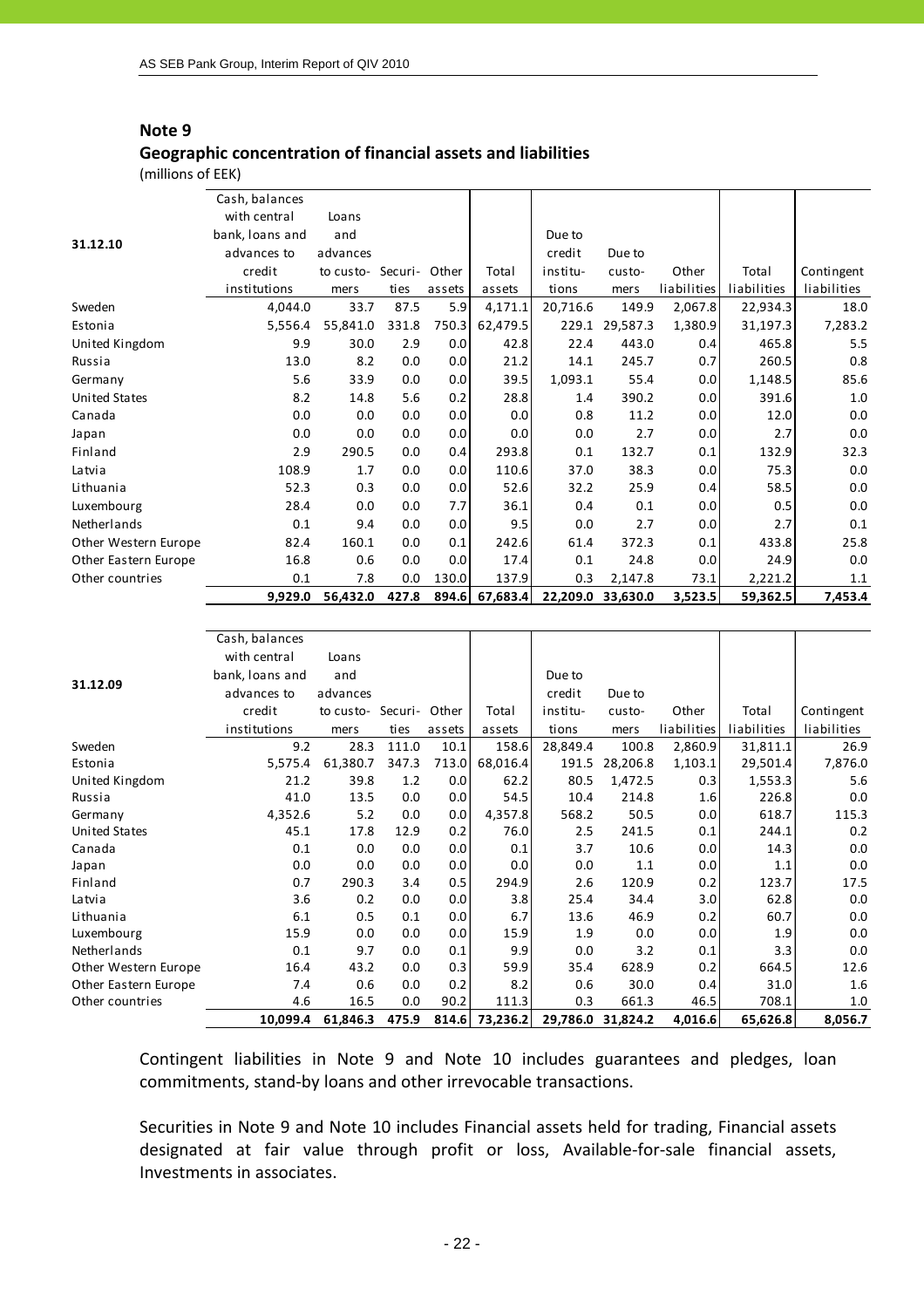### **Note 10 Concentration of financial assets and liabilities by industry sector** (millions of EEK)

| In the statement of financial position       |                           |                   |             |  |
|----------------------------------------------|---------------------------|-------------------|-------------|--|
|                                              | Cash and loans to central |                   | Contingent  |  |
| 31.12.10                                     | bank, credit institutions |                   | liabilities |  |
|                                              | and customers             | <b>Securities</b> |             |  |
| Real estate                                  | 10,511.5                  | 1.2               | 104.5       |  |
| Finance                                      | 10,009.7                  | 61.9              | 259.5       |  |
| Industry                                     | 4,449.5                   | 21.2              | 1,705.0     |  |
| Trading                                      | 2,674.0                   | 0.0               | 1,066.6     |  |
| Energy, gas and steam plants                 | 2,310.3                   | 0.0               | 426.5       |  |
| Transport                                    | 1,759.5                   | 0.0               | 673.8       |  |
| Government and state defence                 | 1,670.1                   | 0.4               | 317.5       |  |
| Agriculture, fishing, forestry               | 1,423.5                   | 0.0               | 114.8       |  |
| Hotels, restaurants                          | 848.4                     | 0.0               | 5.0         |  |
| Construction                                 | 791.7                     | 0.0               | 852.9       |  |
| Health services, social work                 | 748.2                     | 0.0               | 119.1       |  |
| Administration and assistance                | 578.2                     | 0.0               | 93.4        |  |
| Information and telecommunication            | 443.0                     | 7.0               | 390.8       |  |
| Art, show business, leisure                  | 440.0                     | 0.0               | 27.1        |  |
| Education                                    | 414.0                     | 0.0               | 77.8        |  |
| Water supply, canalisation, waste management | 248.2                     | 0.0               | 31.2        |  |
| Professional, science and technical work     | 205.3                     | 0.0               | 87.4        |  |
| Mining                                       | 41.0                      | 0.0               | 5.6         |  |
| Exterritorial organisations                  | 0.1                       | 0.0               | 0.5         |  |
| Other government and social services         | 360.1                     | 15.0              | 57.8        |  |
| Individuals                                  | 29,242.7                  | 0.0               | 1,036.6     |  |
| Derivatives                                  | 0.0                       | 321.1             | 0.0         |  |
| Allowances                                   | $-2,808.0$                |                   |             |  |
|                                              | 66,361.0                  | 427.8             | 7,453.4     |  |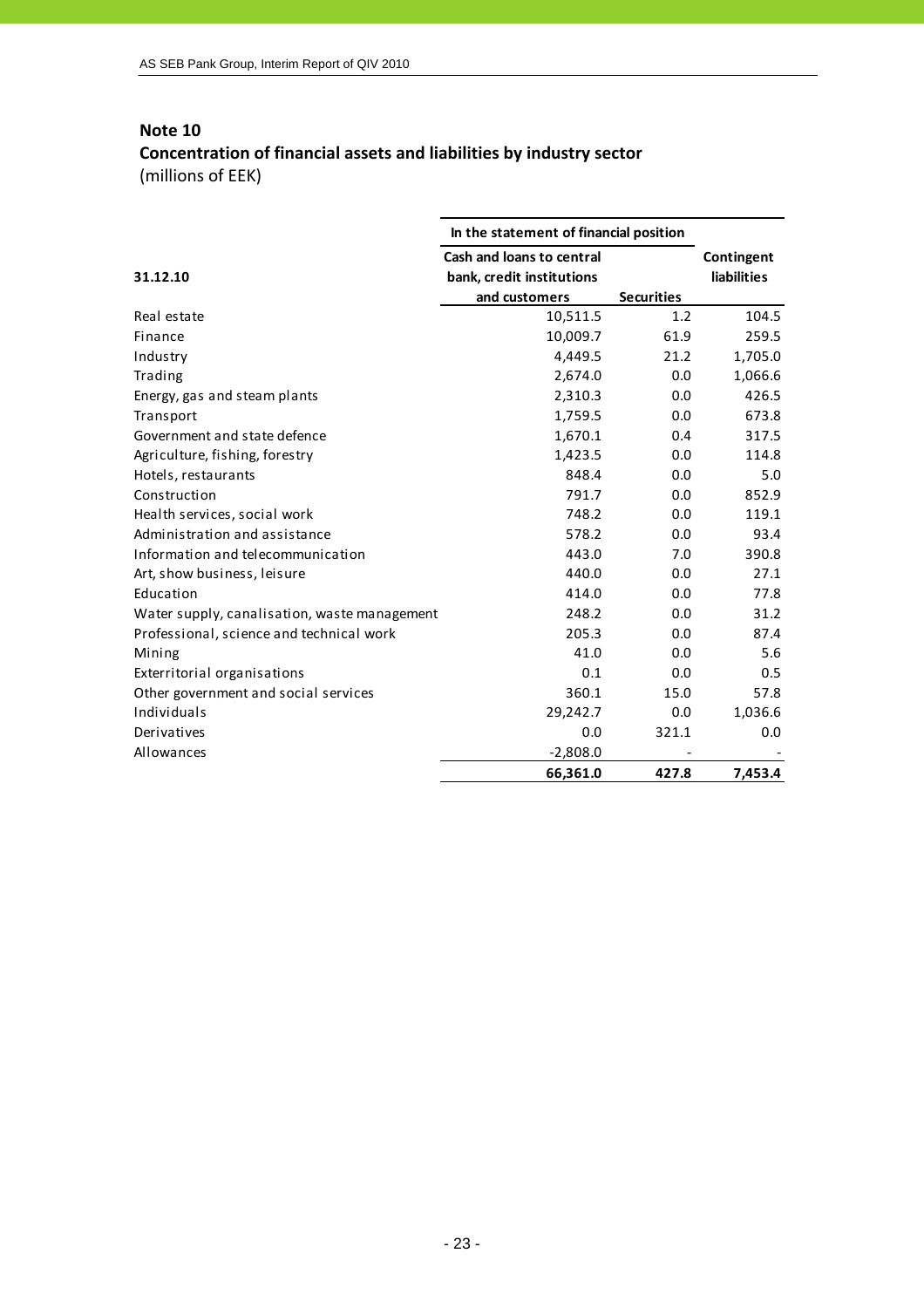|                                              | In the statement of financial position |                   |                    |
|----------------------------------------------|----------------------------------------|-------------------|--------------------|
|                                              | Cash and loans to central              |                   | Contingent         |
| 31.12.09                                     | bank, credit institutions              |                   | <b>liabilities</b> |
|                                              | and customers                          | <b>Securities</b> |                    |
| Real estate                                  | 11,212.3                               | 1.2               | 129.4              |
| Finance                                      | 10,184.8                               | 52.0              | 316.3              |
| Industry                                     | 4,481.3                                | 16.9              | 1,467.3            |
| Trading                                      | 3,900.4                                | 20.6              | 868.8              |
| Transport                                    | 3,013.1                                | 0.0               | 301.3              |
| Energy, gas and steam plants                 | 2,545.0                                | 0.0               | 1,842.2            |
| Government and state defence                 | 1,784.4                                | 0.7               | 335.5              |
| Agriculture, fishing, forestry               | 1,605.4                                | 0.0               | 75.5               |
| Construction                                 | 1,094.6                                | 0.0               | 1,027.4            |
| Hotels, restaurants                          | 1,039.3                                | 0.0               | 5.6                |
| Health services, social work                 | 822.0                                  | 0.0               | 105.6              |
| Administration and assistance                | 595.2                                  | 0.0               | 96.3               |
| Art, show business, leisure                  | 539.2                                  | 0.0               | 32.3               |
| Water supply, canalisation, waste management | 335.6                                  | 0.0               | 50.7               |
| Education                                    | 329.0                                  | 0.0               | 95.8               |
| Professional, science and technical work     | 261.0                                  | 0.0               | 63.8               |
| Information and telecommunication            | 244.3                                  | 15.1              | 88.8               |
| Mining                                       | 135.8                                  | 0.0               | 5.5                |
| Exterritorial organisations                  | 0.1                                    | 0.0               | 0.5                |
| Other government and social services         | 774.9                                  | 17.7              | 32.8               |
| Individuals                                  | 30,104.5                               | 0.0               | 1,115.3            |
| Derivatives                                  | 0.0                                    | 351.7             | 0.0                |
| Allowances                                   | $-3,056.5$                             |                   |                    |
|                                              | 71,945.7                               | 475.9             | 8,056.7            |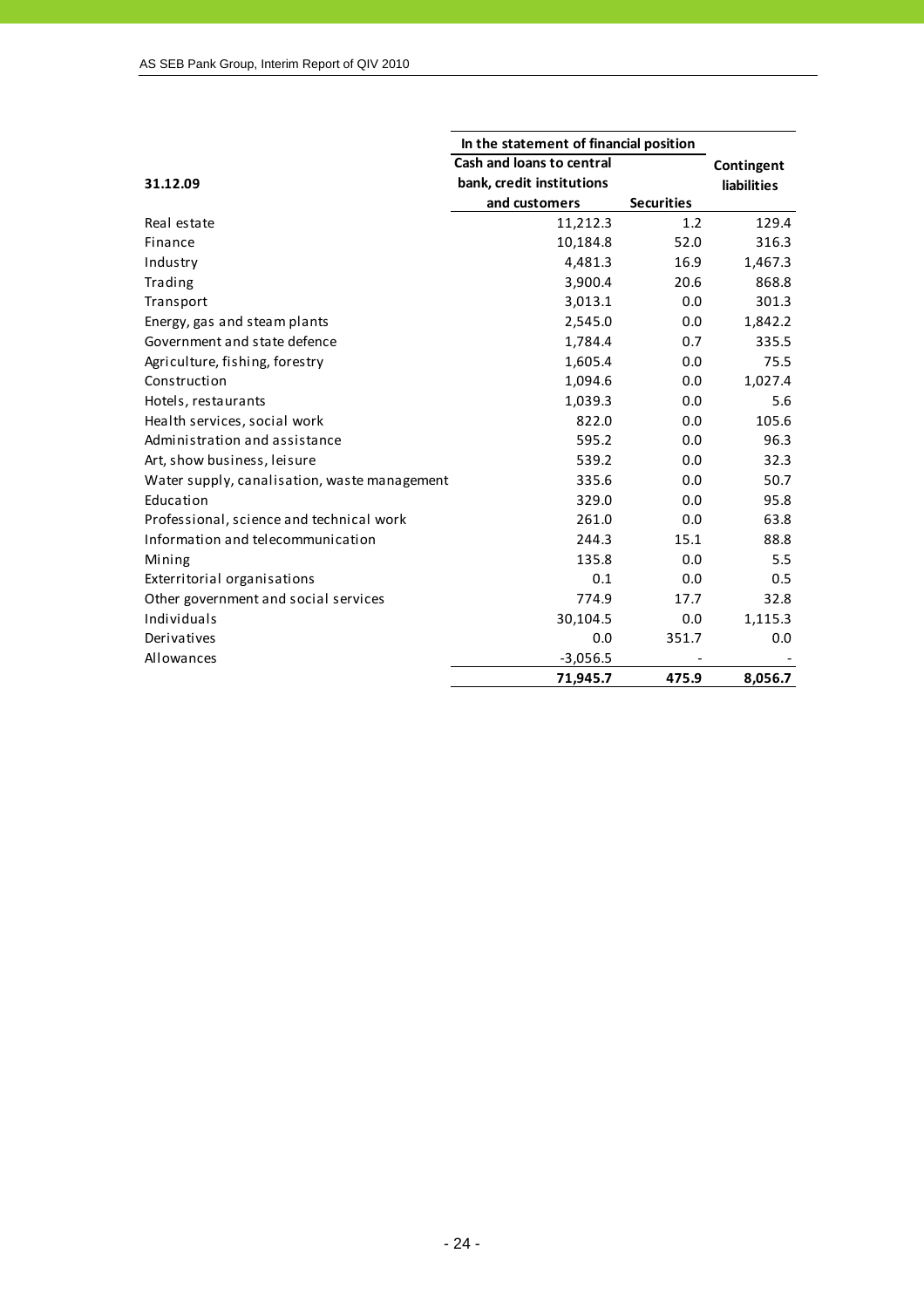### **Note 11 Discontinued operations**

In January 28, 2010 100% shares in AS SEB Elu‐ ja Pensionikindlustus were sold according to the Management Board resolution from December 2009. Purchaser was SEB Trygg Liv Holding AB, a company, which belongs to the Skandinaviska Enskilda Banken AB (Publ.) Group. Sale price of shares of AS SEB Elu‐ ja Pensionikindlustus was 219 EEKmio and profit from the transaction in consolidated accounts was 51.3 EEKmio.

In February 26, 2010 100% ownership in OÜ Estectus was sold according to the Management Board resolution from December 2009. Purchaser was Warehold B.V., a company, which located in Holland (later renamed to Baltectus B.V.) and belongs to the Skandinaviska Enskilda Banken AB (Publ.) Group. Sale price of ownership in OÜ Estectus was 50.6 EEKmio and profit from the transaction in consolidated accounts was 0.5 EEKmio.

### **A) Assets classified as discontinued operations**

|                                                       | 31.12.10 | 31.12.09 |
|-------------------------------------------------------|----------|----------|
| Loans and advances to credit institutions             |          | 54.8     |
| Loans and advances to customers                       |          | 2.3      |
| Financial assets held for trading                     |          | 9.7      |
| Financial assets at fair value through profit or loss |          | 1,050.3  |
| Other assets                                          |          | 14.7     |
| Property, plant and equipment                         |          | 2.0      |
| Investment properties                                 |          | 27.1     |
|                                                       |          | 1.160.9  |

### **B) Liabilitiesincluded in assets classified as discontinued operations**

|                              |                          | 31.12.10 31.12.09 |
|------------------------------|--------------------------|-------------------|
| <b>Financial liabilities</b> | $\overline{\phantom{a}}$ | 626.4             |
| Provisions                   | $\sim$                   | 680.4             |
|                              | $\blacksquare$           | 1.306.8           |

### **C) Net profit from discontinued operations**

|                                                           | 2010      |                          | 2009          |         |
|-----------------------------------------------------------|-----------|--------------------------|---------------|---------|
|                                                           | 12 months |                          | QIV 12 months | QIV     |
| Net insurance premium revenue                             |           |                          | 182.5         | 40.3    |
| Income from investments                                   |           |                          | 34.0          | $-5.7$  |
| Fee income from investment contracts                      |           | $\overline{\phantom{a}}$ | 13.4          | $-2.7$  |
| Other operating income                                    |           | $\overline{\phantom{a}}$ | $-1.0$        | 0.6     |
| Net insurance claims and disbursements                    |           | $\qquad \qquad -$        | $-153.0$      | $-27.8$ |
| Total net income from insurance activities                |           | $\hbox{ }$               | 75.9          | 4.7     |
| Gains less losses from investment securities              | 51.8      |                          | 0.0           | 0.0     |
| Personnel expenses                                        |           | $\overline{\phantom{a}}$ | $-19.3$       | $-5.0$  |
| Other expenses                                            |           |                          | $-9.7$        | $-2.6$  |
| Depreciation, amortisation and impairment of tangible and |           |                          |               |         |
| intangible assets                                         |           |                          | $-0.5$        | $-0.2$  |
| Net profit from discontinued operations                   | 51.8      |                          | 46.4          | $-3.1$  |